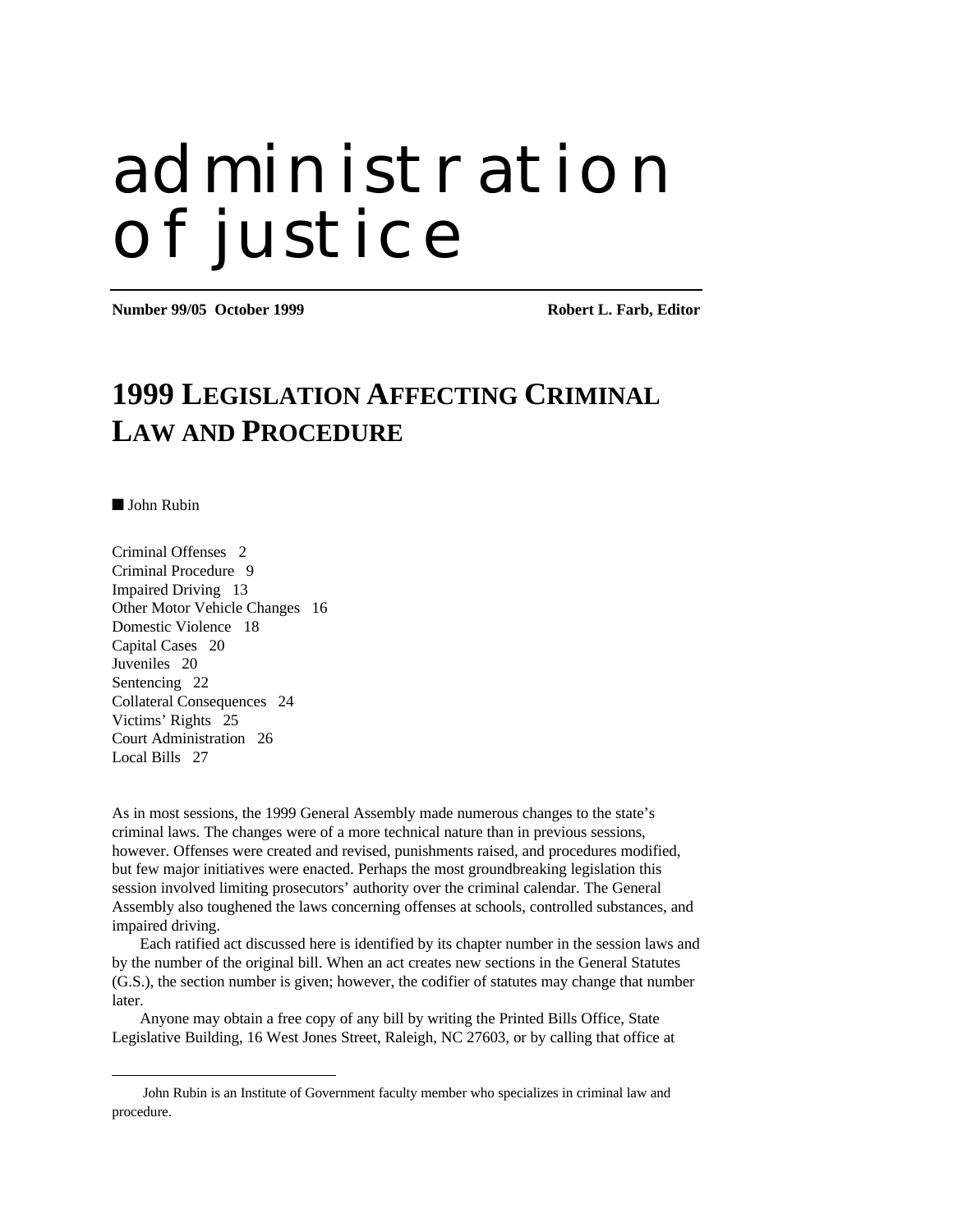(919) 733-5648. Requests should identify the new law's bill number, not the chapter number. Copies of bills also may be obtained from the General Assembly's website, http://www.ncga.state.nc.us/.

Some of the material in this bulletin was drawn from the forthcoming Institute of Government publication NORTH CAROLINA LEGISLATION 1999, which may be viewed on the Institute's website at http://ncinfo.iog.unc.edu/pubs/nclegis/index.html. That publication, as well as other bulletins on recent legislation, may be ordered from the Institute's publications office at (919) 966-4119.

# **Criminal Offenses**

#### **Assaults and Threats**

**School Personnel and Volunteers.** Under G.S. 14- 33(c)(5), assaults on school bus personnel have been treated as a more serious class of offense, a Class A1 misdemeanor, than comparable assaults on other persons. Effective for offenses committed on or after December 1, 1999, S.L. 1999-105 (S 637) repeals this section and replaces it with G.S.  $14-33(c)(6)$ , which makes it a Class A1 misdemeanor to assault *any* elementary or secondary school employee, volunteer, or independent contractor performing the duties of a school employee. For this greater punishment to apply, the assault must occur either during the discharge of the person's duties or as a result of the discharge of those duties. The term "duties" is defined as activities on school property, activities during a schoolauthorized event or the accompanying of students to or from such an event, and activities relating to school transportation.

**Court Officers.** Two little-used statutes—G.S. 14-16.6 and -16.7—have provided for enhanced penalties for assaults and threats against executive or legislative officers. Effective for offenses committed on or after December 1, 1999, S.L. 1999-398 (H 478) expands these statutes to cover court officers as well. A *court officer* is defined under new G.S. 14-16.10 as a magistrate, superior court clerk, acting clerk, assistant or deputy clerk, judge, justice, district attorney or assistant district attorney, public defender or assistant defender, court reporter, or juvenile court counselor.

As amended, G.S. 14-16.6 includes the following assault offenses:

- assault on an executive, legislative, or court officer, a Class I felony;
- a violent attack upon such an officer's residence, office, temporary accommodation,

or means of transport in a manner likely to endanger the officer, also a Class I felony;

- assault or violent attack (as defined above) with a deadly weapon, a Class F felony; and
- assault or violent attack (as defined above) inflicting serious bodily injury, a Class F felony.

As amended, G.S. 14-16.7 includes the following threat offenses:

- threatening to inflict serious bodily injury or kill an executive, legislative, or court officer, a Class I felony; and
- depositing in the mail any writing containing a threat to inflict serious bodily injury or kill such an officer, a Class I felony.

G.S. 114-15(a) is also amended to authorize the State Bureau of Investigation to investigate alleged assaults or threats against court officers as well as those against executive or legislative officers.

**Child Abuse.** G.S. 14-318.4 has provided that a parent or other person caring for a child under age 16 is guilty of felony child abuse, a Class E felony, if the parent or caregiver inflicts serious physical injury on the child. Effective for offenses committed on or after December 1, 1999, S.L. 1999-451 (H 160) amends this statute to provide that a parent or caregiver who inflicts *serious bodily injury* on a child under age 16 is guilty of a Class C felony. Serious bodily injury is defined as bodily injury that creates a substantial risk of death, causes serious permanent disfigurement, or results in other specified consequences involving great harm. This change continues a recent legislative trend of distinguishing between serious injury and serious bodily injury. Compare, for example, G.S. 14-33(c)(1), which makes assault inflicting serious injury a Class A1 misdemeanor, with G.S. 14-32.4, which makes assault inflicting serious bodily injury a Class F felony.

**Laser Devices.** Effective for offenses committed on or after December 1, 1999, S.L. 1999-401 (S 348) enacts a new statute, G.S. 14-34.8, making it unlawful to intentionally point a laser device at a law enforcement officer, or at the head or face of any other person, while the device is emitting a laser beam. The statute bears the caption "Criminal use of laser device," but a violation is an infraction only, a noncriminal violation of law punishable by a penalty of \$100 under G.S. 14-3.1. The new statute provides that it does not prohibit a law enforcement officer, health care professional, or other authorized person from using a laser device in the performance of the person's official duties. Nor does it apply to laser tag, paintball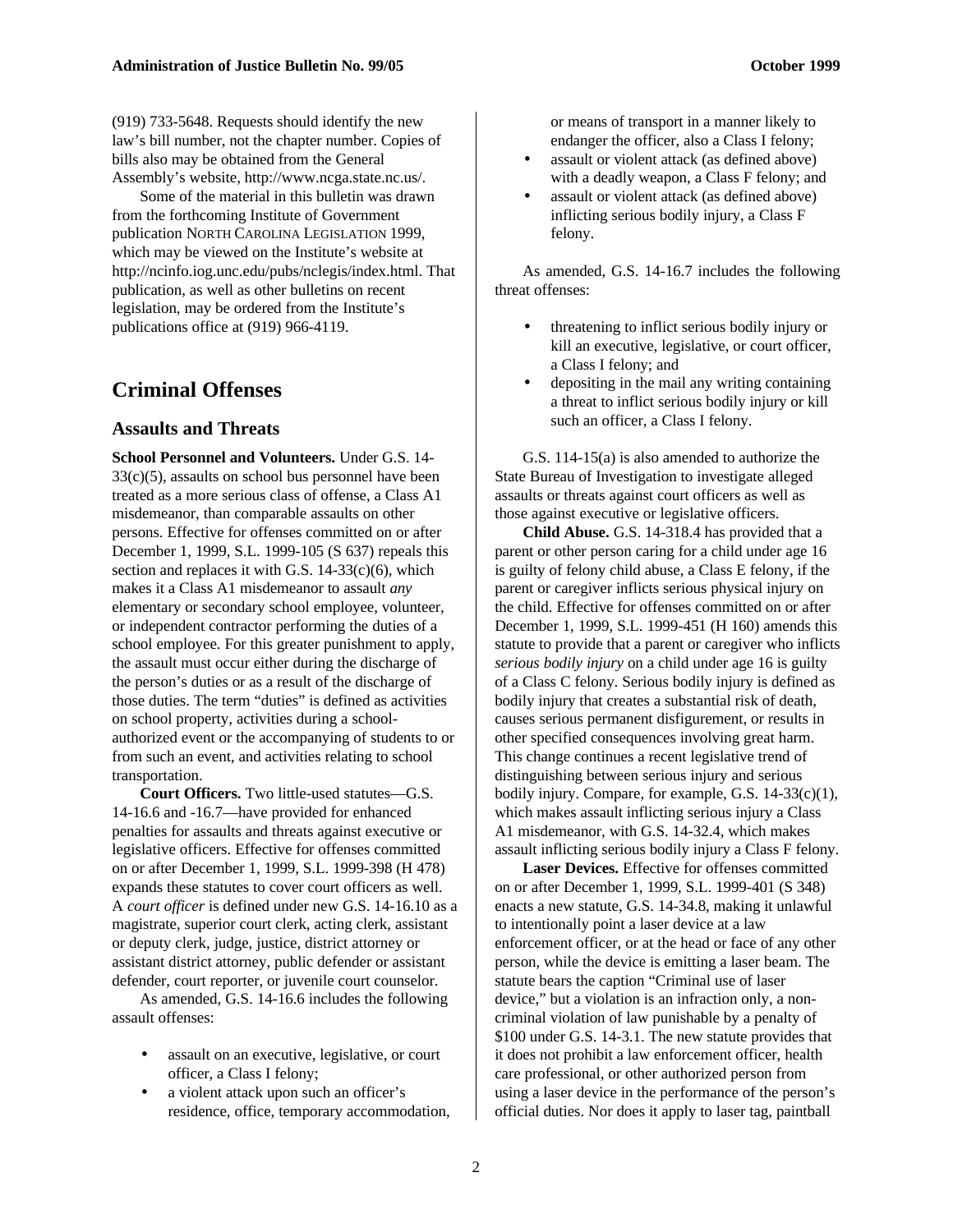guns, or similar games or devices using light emitting diode (LED) technology.

**Threats Concerning Child, Dependent, Sibling, or Spouse.** Effective for offenses committed on or after December 1, 1999, S.L. 1999-262 (S 956) revises two statutes concerning threats. Amended G.S. 14-  $196(a)(2)$ , which has dealt with threatening telephone calls, makes it a Class 2 misdemeanor to threaten to physically injure a person's child, sibling, spouse, or dependent. The amended statute also prohibits making such threats by telephone *or* e-mail. G.S. 14-277.1, the general statute on communicating threats, is likewise revised to provide that threatening to physically injure a person *or* that person's child, sibling, spouse, or dependent is a Class 1 misdemeanor.

**Patient Abuse and Neglect.** Effective for offenses committed on or after December 1, 1999, S.L. 1999-334 (S 10), sec. 3.15, amends G.S. 14-32.2 to add a misdemeanor version of the offense of patient abuse and neglect. Previously, all of the offenses under this statute were felonies involving abuse resulting in death or serious injury. New G.S. 14-32.2(b)(4) provides that it is a Class A1 misdemeanor to physically abuse a patient if the conduct is willful or culpably negligent, results in bodily injury, and is part of a pattern of conduct. The act also adds a definition of "abuse" for all offenses under the statute, providing that it means the willful or culpably negligent infliction of physical injury or violation of any law designed for the health, welfare, or comfort of patients.

#### **Controlled Substances, Alcohol, and Cigarettes**

**Possession of Amphetamine or Methamphetamine.** G.S. 90-95(d)(2), which governs the punishment for possession of a Schedule II through IV controlled substance, provides that possession of any amount of cocaine or PCP is a Class I felony. Possession of any other Schedule II through IV substance has been a Class 1 misdemeanor if the amount possessed is less than a certain threshold—for most substances, 100 dosage units. Effective for offenses committed on or after December 1, 1999, S.L. 1999-370 (S 888), sec. 1, significantly enlarges the possession offenses that constitute felonies by providing that possession of any amount of amphetamine or methamphetamine, both Schedule II controlled substances, is a Class I felony.

**Drug Trafficking.** Two acts deal with drug trafficking. Effective for offenses committed on or after December 1, 1999, S.L. 1999-165 (S 920), sec. 4, creates the offense of trafficking in MDA/MDMA, which stand for methylenedioxyamphetamine and

methylenedioxymethamphetamine. Under new G.S. 90-95(h)(4b), the following punishments apply to trafficking in these substances:

- If the amount is from 100 to 499 dosage units or from 28 to 199 grams of these substances, the person is guilty of a Class G drugtrafficking felony (and thus is subject to the mandatory minimum prison sentences for drug trafficking) and must be fined at least \$25,000.
- If the amount is from 500 to 999 dosage units or from 200 to 399 grams, the person is guilty of a Class F drug-trafficking felony and must be fined at least \$50,000.
- If the amount is  $1,000$  dosage units or  $400$ grams or more, the person is guilty of a Class D drug-trafficking felony and must be fined at least \$250,000.

Effective for offenses committed on or after December 1, 1999, S.L. 1999-370 (S 888), sec. 1, revises the law on trafficking in amphetamine and methamphetamine. G.S. 90-95(h)(3a), which has addressed trafficking in amphetamine, is repealed, and both amphetamine and methamphetamine are subject to amended G.S. 90-95(h)(3b). This change has two effects. First, under amended subsection (3b), the same threshold amounts for trafficking, expressed in grams, apply to both amphetamine and methamphetamine. Previously, the threshold amounts for amphetamine were expressed in dosage units. Second, the offense class for each level of trafficking is raised by one class. For example, trafficking in 400 or more grams of amphetamine or methamphetamine, formerly a Class D felony, is raised to a Class C felony.

**Restitution for Drug Manufacturing Offenses.** Effective for offenses committed on or after December 1, 1999, S.L. 1999-370 (S 888), sec. 2, amends G.S. 90-95.3 to provide that the court must require a person convicted of a manufacturing offense to make restitution to law enforcement agencies for the cost of cleaning up a clandestine laboratory.

**Controlled Substance and Precursor Chemical Schedules.** Effective for offenses committed on or after June 8, 1999, S.L. 1999-165 (S 920), sec. 1–3, makes the following changes to the controlled substance schedules:

- 4-bromo-2, 5-dimethoxyphenethylamine is added to G.S. 90-89(3) (hallucinogenic substances, a form of Schedule I controlled substance);
- cathine, fencamfamin, fenproporex,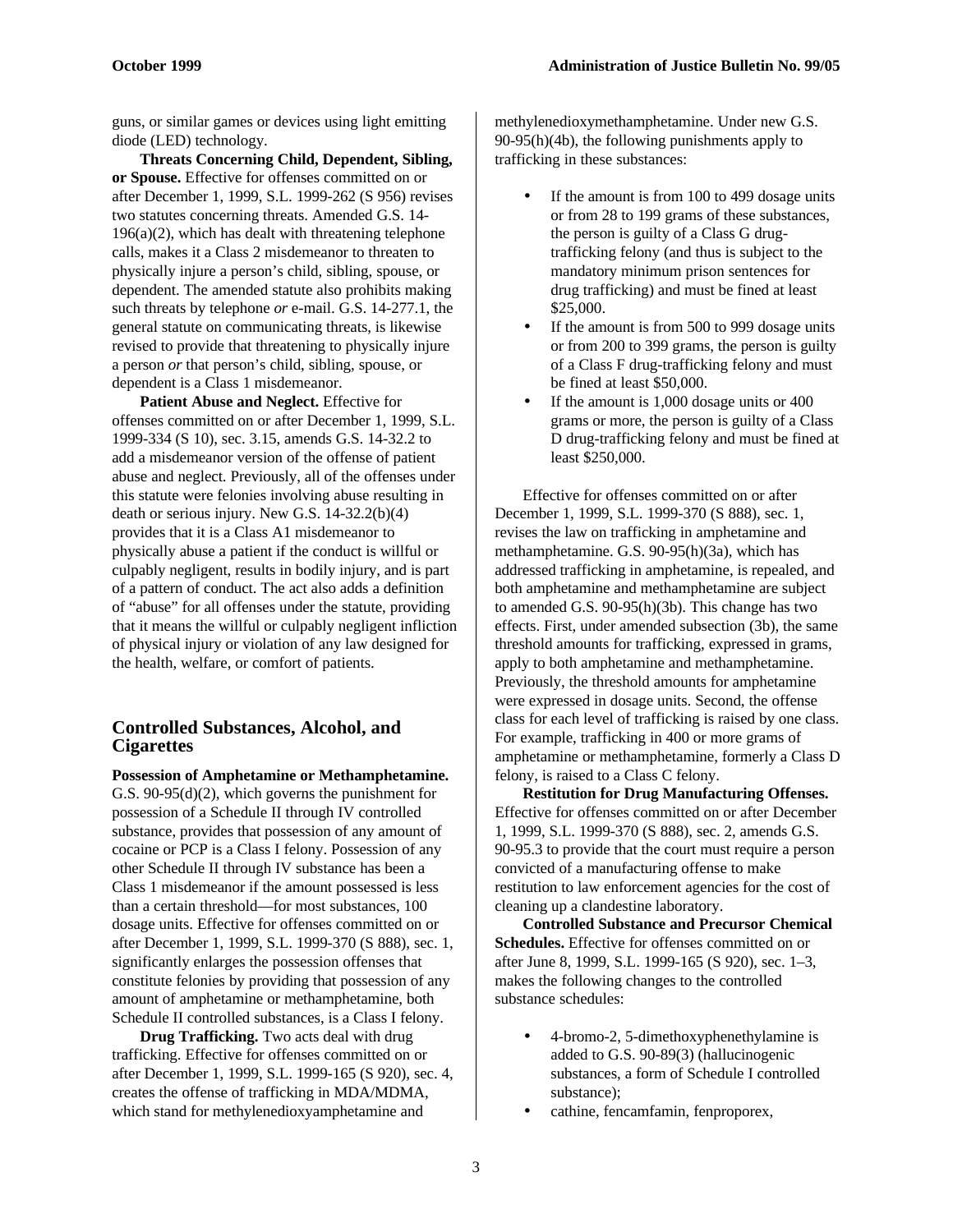mefenorex, and sibutramine are added to G.S. 90-92(a)(3) (stimulants, a form of Schedule IV controlled substance); and

butorphanol is added to G.S.  $90-92(a)(4)$ (other Schedule IV controlled substances).

Effective for offenses committed on or after December 1, 1999, S.L. 1999-370 (S 888), sec. 1 and 3, makes the following changes to the controlled substance and precursor chemical schedules:

- ketamine is added to G.S. 90-91 (Schedule III controlled substances); and
- anhydrous ammonia, iodine, lithium, red phosphorous, and sodium are added to G.S. 90-95(d2) (precursor chemicals).

**Alcohol Sales to Underage Person.** Effective for offenses committed on or after December 1, 1999, S.L. 1999-433 (S 120) imposes mandatory fines and community service for violations of G.S. 18B-302(a), which prohibits selling alcohol to a person under age 21, and G.S.  $18B-302(c)(2)$ , which prohibits a person over 21 from aiding or abetting the purchase or possession of alcohol by an underage person. Both offenses remain Class 1 misdemeanors. But, under new G.S. 18B-302A, the court must make the following a part of any sentence if it does not impose a term of active imprisonment:

- for a violation of G.S. 18B-302(a), at least a \$250 fine and 25 hours of community service for a first conviction and at least a \$500 fine and 150 hours of community service if the violation occurs within four years of a previous conviction for this offense; and
- for a violation of G.S.  $18B-302(c)(2)$ , at least a \$500 fine and 25 hours of community service for a first conviction and at least a \$1,000 fine and 150 hours of community service if the violation occurs within four years of a previous conviction for this offense.

#### **Alcohol Violations by Underage Person.**

Effective for offenses committed on or after December 1, 1999, S.L. 1999-406 (H 1135), sec. 7, amends G.S. 18B-302(i) to increase from an infraction to a Class 3 misdemeanor the purchase or possession of beer or wine by a 19- or 20-year old. As a result of the change, if the offense involves purchase or attempted purchase, a one-year revocation of the person's driver's license is apparently required under G.S. 18B-302(g) and 20- 17.3. In addition, section 8 of the act amends G.S.

15A-145 to allow a conviction for possession of beer or wine in violation of G.S. 18B-302(b)(1) to be expunged in certain circumstances.

**Cigarette Sales.** Effective for offenses committed on or after December 1, 1999, S.L. 1999-333 (H 74), sec. 5, makes it a Class A1 misdemeanor for a person to sell or hold for sale packages of cigarettes that meet one or more of the descriptions in new G.S. 14-400.18. For example, the new statute prohibits the sale of packages of cigarettes that do not contain the labels, warnings, and other information required by federal law. A violation of the new statute also constitutes an unfair trade practice, and the packages of cigarettes may be seized as contraband under the procedure for seizure of non-tax-paid cigarettes. Under new G.S. 105-113.4B and amended G.S. 105-164.29(d), a seller's license also may be revoked.

#### **Explosives and Firearms**

**Bomb Threats and Hoaxes.** Effective for offenses committed on or after September 1, 1999, S.L. 1999- 257 (H 517) raises the punishment for making a false bomb threat concerning a "public building," which is defined in new G.S.  $14-69.1(c)$  as:

- educational property (owned by a public or private school);
- a hospital;
- a building housing only state, federal, or local government offices; and
- state, federal, or local government offices within any building.

A first conviction for a false bomb threat concerning a public building is the same class of offense as a conviction concerning other structures that is, a Class H felony. A second conviction within five years concerning a public building, however, is a Class G felony. New G.S. 14-69.1(d) also provides that the court may order a person convicted of making a false bomb threat, whether it concerns a public building or another structure, to pay restitution for disruption of normal activities on the premises. The act makes the same changes—concerning both offense class and restitution—to G.S. 14-69.2, which deals with perpetrating a hoax by use of a false bomb.

**Possession of Explosives on School Property.** G.S. 14-269.2 has prohibited the possession of firearms and explosives on school property, making most such offenses a Class I felony. Effective for offenses committed on or after September 1, 1999, S.L. 1999-257 (H 517) increases from a Class I to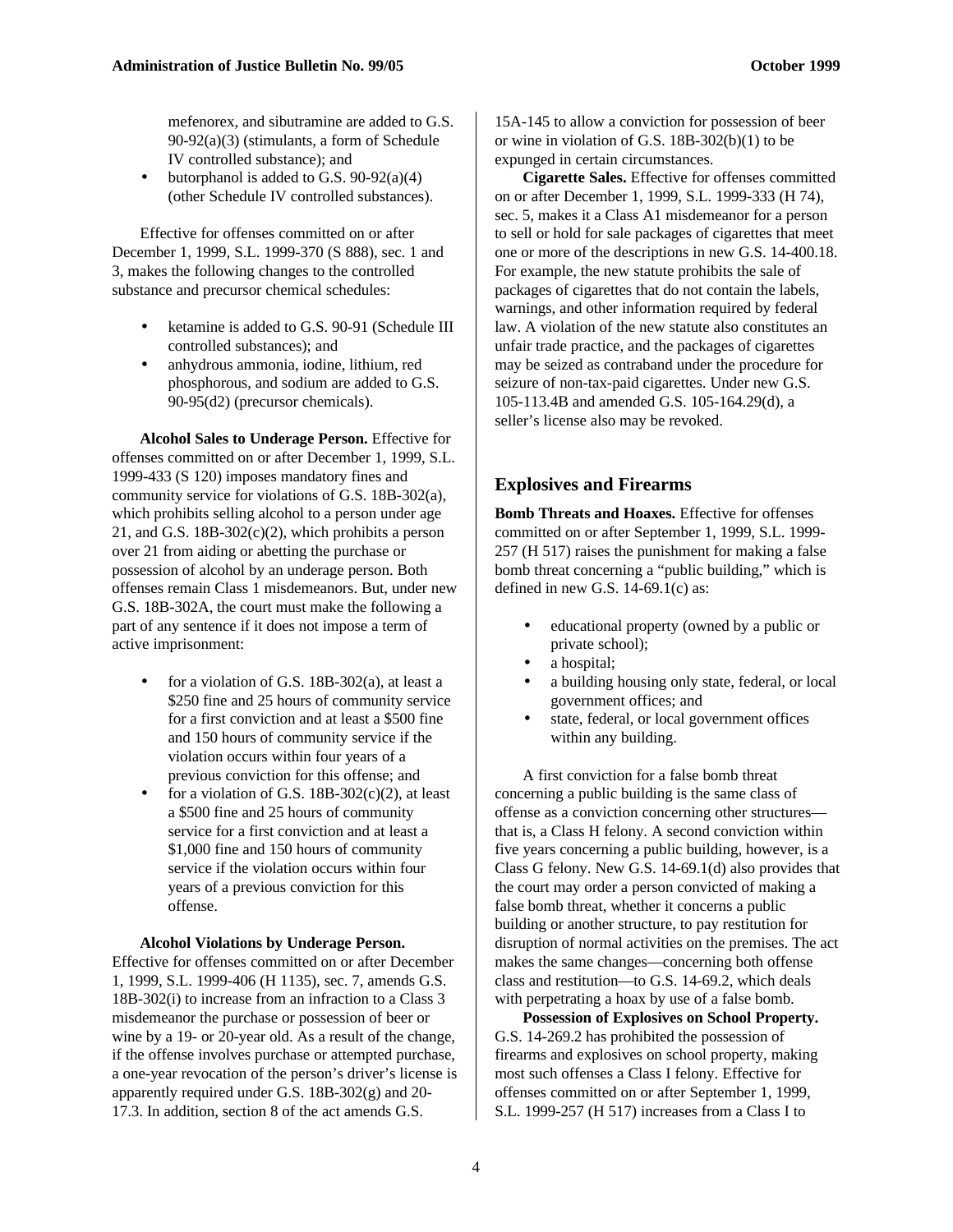Class G felony the offense of possessing or carrying a dynamite cartridge, bomb, grenade, mine, or other powerful explosive on educational property. This provision, contained in new G.S. 14-269.2(b1), also applies to possession of explosives at curricular or extracurricular activities sponsored by a school off school property (but only for offenses committed on or after December 1, 1999). The act likewise raises from a Class I to Class G felony the offense of aiding a minor (a person under age 18) to possess or carry an explosive on educational property; however, that provision, which appears in new G.S. 14-269.2(c1), makes no reference to curricular or extracurricular activities off school property.

Fireworks are not covered by these new subsections of G.S. 14-269.2. But the act adds fireworks to the list of items prohibited on educational property under G.S. 14-269.2(d) and (e) (previously, the list included only weapons or things capable of being used as weapons). Effective for offenses committed on or after September 1, 1999, it is a Class 1 misdemeanor to possess or carry, or aid a minor to possess or carry, fireworks on educational property unless for an authorized purpose.

**Firearms on School Property.** Effective for offenses committed on or after December 1, 1999, S.L. 1999-211 (S 1096) expands the prohibition on firearms on school property. First, G.S. 14-269.2(b) is revised to make it a Class I felony to possess or carry a firearm on educational property *and* at curricular or extracurricular activities sponsored by a school off school property.

Second, G.S. 14-269.2(f), which in limited circumstances makes it a Class 1 misdemeanor instead of a felony to have a firearm on educational property, is narrowed further. Under the revised section, a person is guilty of the lower class of offense only if (1) the person is neither a student nor an employee at the school and (2) the firearm is unloaded, is in a locked firearm rack or locked container, and is inside a motor vehicle. The principal effect of the revisions is to make the unauthorized possession of a firearm by an employee while on school property or at a schoolsponsored event a Class I felony.

New G.S. 14-269.2(h) is also added to clarify that a person is not guilty of possession of a weapon on school grounds or at a school-sponsored activity off school grounds if he or she takes or receives the weapon from another person, or finds the weapon, and then delivers the weapon, directly or indirectly, to law enforcement.

**License Consequences of Offenses Involving Explosives.** Several acts impose consequences beyond the potential criminal sentence for offenses involving

explosives and firearms, particularly for offenses involving schools.

Effective for offenses committed on or after September 1, 1999,<sup>1</sup> S.L. 1999-257 (H 517) requires the Division of Motor Vehicles (DMV) to revoke a person's driver's license if he or she is convicted of one of a number of offenses involving explosives. The listed convictions, set forth in new G.S. 20-17(a)(15), include offenses concerning educational property as well as general offenses involving explosives. The revocation lasts one year (pursuant to G.S. 20-19(f)).

New G.S. 20-13.2(c2) likewise requires DMV, upon learning of a conviction of one of the specified offenses, to revoke the permit or license of a person under age 18. The revocation lasts one year (pursuant to G.S. 20-13.2(d)). This revocation differs from the loss of license eligibility imposed for certain acts by students, discussed below under Offenses Concerning Schools.

Imposition of license consequences for conduct unrelated to driving or to motor vehicles continues a recent legislative trend. For example, G.S. 110-142.2, enacted in 1997, allows courts to revoke a person's driver's, hunting, fishing, occupational, and professional licenses if he or she willfully fails to make court-ordered child support payments. G.S. 143B-475.1(f), enacted in 1998, authorizes courts to revoke a person's driver's license for a willful failure to perform community service, regardless of whether the offense involves motor vehicles. These provisions are intended to induce compliance with unmet obligations. Once a person meets his or her obligations, either in the child support or community service arena, the license revocation ends.<sup>2</sup> In contrast, the revocation required by S.L. 1999-257 is for a fixed period and is imposed automatically on conviction of one of the specified offenses.

If ever challenged, such revocations may be measured by various constitutional standards. *See*

1. The act actually states that the license consequences apply to "causes of action" arising on or after that date. In using this language, the drafters apparently mistook the sections on license consequences with another section of the act involving civil liability, discussed further below.

2. This session, in S.L. 1999-293 (H 302), the General Assembly amended G.S. 110-142.2 to require the court to revoke a person's licenses if he or she is found in civil or criminal contempt for failing to pay court-ordered child support for a third or subsequent time. The revocation still may be stayed, however, if the court imposes a repayment plan meeting certain conditions, and the revocation ends when the person is no longer delinquent in his or her child support payments.

 $\overline{a}$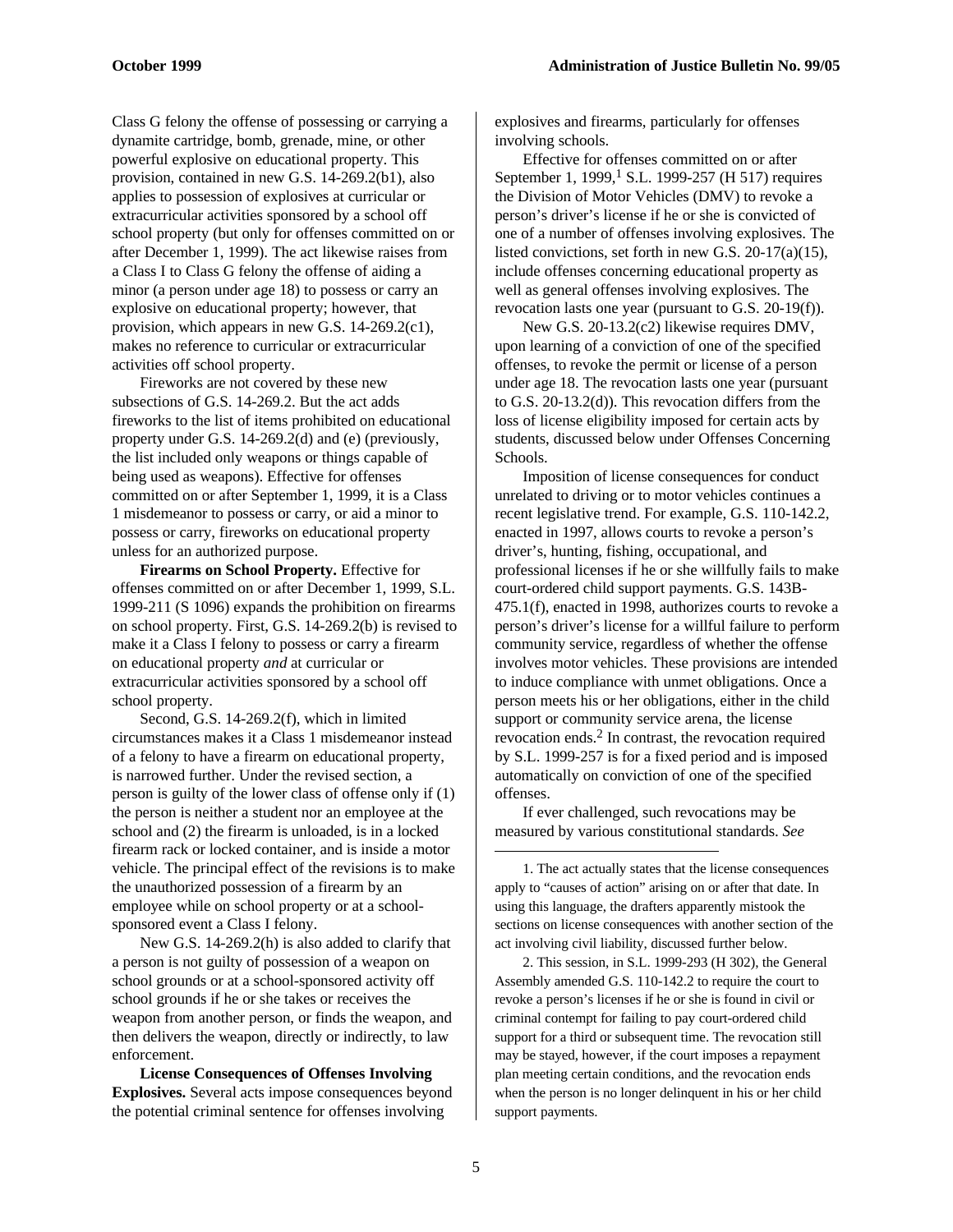*generally Schware v. Board of Bar Examiners,* 353 U.S. 232 (1957) (under Due Process clause, particular disqualification must bear rational connection to person's fitness to perform function involved); *State v. Oliver,* 343 N.C. 202, 470 S.E.2d 16 (1996) (discussing potential applicability of Double Jeopardy clause to license revocations); STEVENS H. CLARKE, LAW OF SENTENCING, PROBATION, AND PAROLE IN NORTH CAROLINA 18–19 (Institute of Government, 2d ed. 1997) (discussing state constitutional limits on punishment).

**Civil Liability for Offenses Involving Firearms or Explosives.** Effective for offenses committed on or after September 1, 1999, S.L. 1999-257 (H 517) provides that a parent or legal guardian of a minor may be held civilly liable to a public or private school if the minor violates one of a number of laws relating to possession or use of explosives or firearms. New G.S. 1-538.3 details the circumstances under which such liability may arise. It also describes the damages that a school may recover (up to \$50,000 in some cases).

**Mandatory Suspension of Students.** G.S. 115C-391(d1) has required a 365-day suspension of any student who possesses a firearm or explosive on educational property (subject to modification on a case-by-case basis). Effective August 4, 1999, S.L. 1999-387 (H 1154) revises that section to require a suspension of the same length of any student who possesses a firearm or explosive at a school-sponsored activity, whether on or off school property. Effective July 7, 1999, new G.S. 115C-391(d3) (enacted by S.L. 1999-257 (H 517)) requires a 365-day suspension of any student who makes a false bomb threat or perpetrates a hoax by use of a false bomb in connection with educational property or a schoolsponsored activity (again, subject to modification on a case-by-case basis).

#### **Offenses Concerning Schools**

Several acts discussed earlier deal with schools (under the headings Assaults and Threats; and Explosives and Firearms). In addition to that legislation, the following also concern schools.

**Indecent Liberties and Sexual Offenses with a Student.** North Carolina has had two statutes on the taking of indecent liberties with a child. One, G.S. 14- 202.1, prohibits acts of a sexual nature when (1) the perpetrator is 16 years of age or more, (2) the victim is under the age of 16, and (3) the perpetrator is at least five years older than the victim. The other, G.S. 14- 202.2, prohibits similar acts when (1) both the

perpetrator and the victim are under age 16 and (2) the perpetrator is at least three years older than the victim.

Effective for offenses committed on or after December 1, 1999, S.L. 1999-300 (S 742) creates another set of indecent liberties offenses, applicable to acts of a sexual nature by school personnel with a student at a public or private elementary or secondary school. The definition of indecent liberties is essentially the same as the definition in G.S. 14-202.1 and -202.2, except it does not cover acts of vaginal intercourse or sexual acts as defined in G.S. 14-27.1 (for example, fellatio). But another new set of sexual offenses, also created by S.L. 1999-300, covers such acts with elementary or secondary school students. For all of these new offenses, the conduct must have occurred during or after the time the defendant and victim were at the same school but before the victim ceases to be a student.

*A teacher, school administrator, student teacher, or coach* is guilty of a Class I felony if he or she takes indecent liberties with an elementary or secondary school student. *See* G.S. 14-202.4(a). Such a person is guilty of a Class G felony if the act is vaginal intercourse or a sexual act as defined in G.S. 14-27.1. *See* G.S. 14-27.7(b). Age is not relevant for either offense.

*Other school personnel and volunteers* at a school or at a school-sponsored activity are also subject to prosecution for taking indecent liberties or engaging in intercourse or a sexual act with an elementary or secondary school student. Age is a relevant factor, however. If the school employee or volunteer is four or more years older than the student, the indecent liberties offense is a Class I felony and the offense involving intercourse or a sexual act is a Class G felony. *See* G.S. 14-202.4(a),  $-27.7(b)$ . If the age difference is less than four years, both offenses are Class A1 misdemeanors. *See* G.S. 14-202.4(b), -27.7(b).

The act states that a person who engages in the above conduct is guilty of the level of offense specified unless the conduct is covered by another law providing for greater punishment. *See* G.S. 14-202.4(a), -27.7(b). Thus, a school employee could be convicted of statutory rape, a Class B1 felony, for having vaginal intercourse with a student if the ages of the employee and student meet the requirements for that offense. But the employee could not be convicted of both statutory rape and one of the offenses described above.

**Eligibility for Driver's License.** In 1997, the General Assembly amended G.S. 20-11 by providing that persons under age 18 seeking a learner's permit or provisional driver's license must have a "driving eligibility certificate" or a high school diploma or its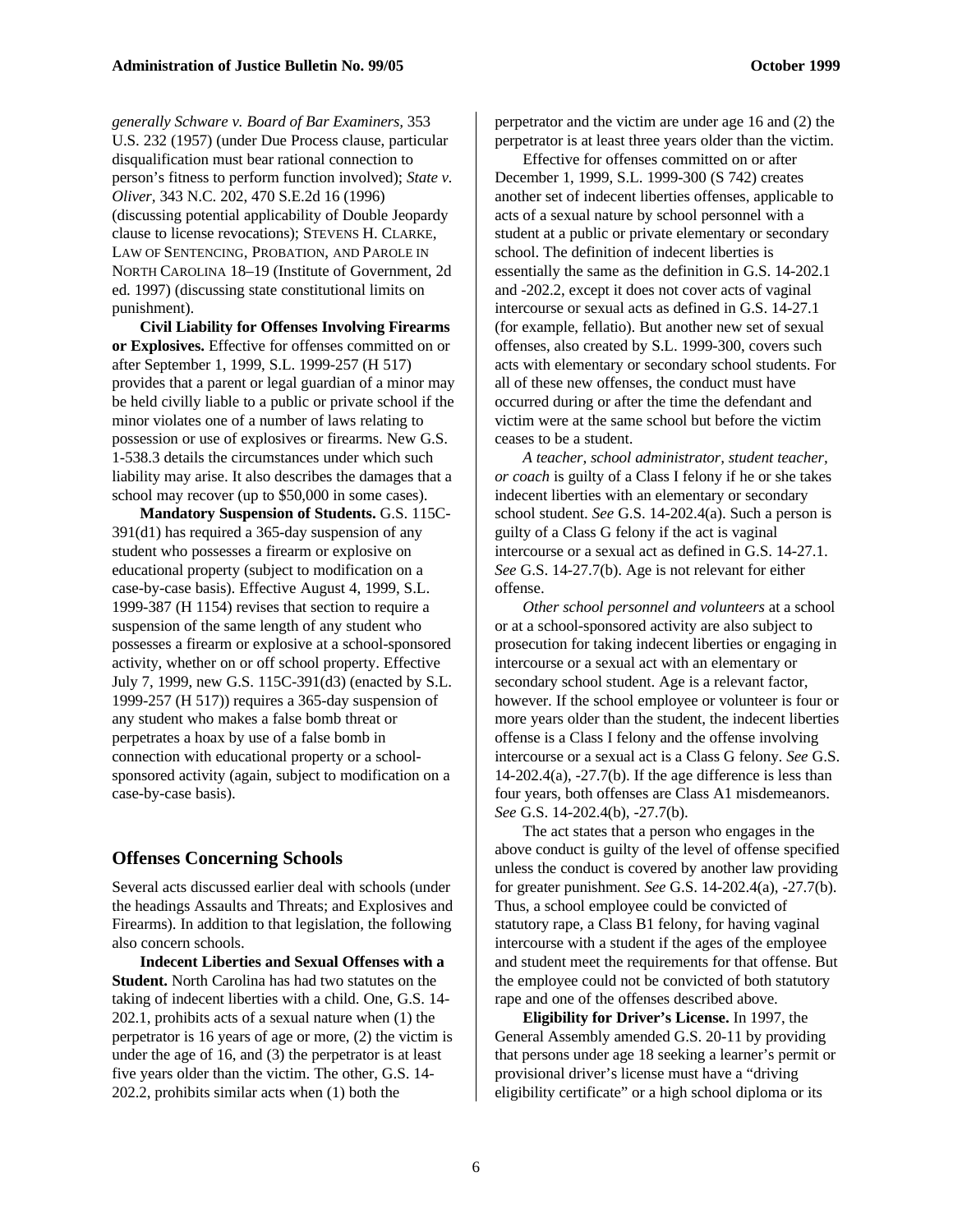equivalent. Ordinarily, to qualify for a driving eligibility certificate, a minor must be enrolled in high school and be making progress toward a high school diploma.

S.L. 1999-243 (S 57) adds another requirement for issuance of a driving eligibility certificate. New G.S. 20-11(n1), captioned as "Lose Control; Lose License," enumerates the following conduct as grounds for a school's denial of a driving eligibility certificate to a student:

- 1. possession or sale of an alcoholic beverage or illegal controlled substance on school property resulting in disciplinary action as defined in G.S.  $20-11(n1)c$  (that is, expulsion or suspension or assignment to an alternative educational setting for more than ten consecutive days);
- 2. possession or use of a firearm or explosive on school property resulting in disciplinary action under G.S. 115C-391(d1) (that is, a 365-day suspension) or that could have resulted in such disciplinary action if the conduct had occurred in a public school; and
- 3. physical assault on a teacher or other school personnel on school property resulting in disciplinary action as defined in G.S. 20- 11(n1)c (discussed under 1., above).

The disqualification applies only if the conduct occurs after the student turns 14 years of age or, if the student has not yet turned 14, after July 1 of the school year in which the student enrolls in eighth grade. Upon receiving notice from a school that a person is not eligible for a driving eligibility certificate, DMV must revoke the person's permit or license. The length of ineligibility and revocation depend on the factors described in G.S.  $20-11(n1)(3)$  and (4) and G.S. 20-13.2(c1). The act applies to acts committed on or after July 1, 2000.<sup>3</sup>

#### **Frauds**

-

**Financial Identity Fraud.** Effective for offenses committed on or after December 1, 1999, S.L. 1999- 449 (H 1279) creates the crime of financial identity

fraud (in new G.S. 14-113.20 through -113.23). A person is guilty of this offense if he or she:

- 1. knowingly obtains, possesses, or uses
- 2. personal identifying information of another person, such as a social security, driver's license, or credit card number,
- 3. without the consent of the other person
- 4. with the intent to fraudulently represent that the person is the other person
- 5. for the purpose of making financial or credit transactions in the other person's name or for the purpose of avoiding legal consequences.

The offense is ordinarily a Class H felony. It is a Class G felony if the victim (that is, the person whose personal identifying information is fraudulently used) is arrested, detained, or convicted as a result of the offense.

The new statutes also provide for civil remedies. The victim may bring a civil suit for damages of up to \$5,000 or three times the amount of actual damages, whichever is greater, for each incident. The victim also may seek injunctive relief. In such actions, the court may award reasonable attorneys' fees to the prevailing party.

**Child Care Subsidy Fraud.** Effective for offenses committed on or after December 1, 1999, S.L. 1999-279 (H 304) creates the crime of fraudulent misrepresentation concerning child care subsidies. Under new G.S. 110-107, a person is guilty of this offense if he or she:

- 1. with the intent to deceive
- 2. makes a false statement regarding a material fact or fails to disclose a material fact, and
- 3. as result of the false statement or omission that person obtains, attempts to obtain, or continues to receive a child care subsidy.

The offense is a Class I felony if the amount of the child care subsidy is more than \$1,000 and a Class 1 misdemeanor if the amount is \$1,000 or less. As an incentive for counties to investigate child care fraud, new G.S. 110-108 provides that local purchasing agencies retain the amount of fraud and overpayment claims that they collect (this part of the act is effective July 1, 1999).

**Insurance Fraud.** Effective for offenses committed on or after October 1, 1999, S.L. 1999-294 (S 594), sec. 3, broadens the definition of insurer for purposes of insurance fraud offenses under G.S. 58-2- 161. The revised definition, in G.S. 58-2-161(a)(1), includes those types of insurers listed in that section

<sup>3.</sup> In an unrelated act, S.L. 1999-276 (H 1263), the General Assembly amended G.S. 20-11 to clarify the circumstances under which persons under age 18 who have a license issued by the federal government may obtain a limited or full provisional license in North Carolina.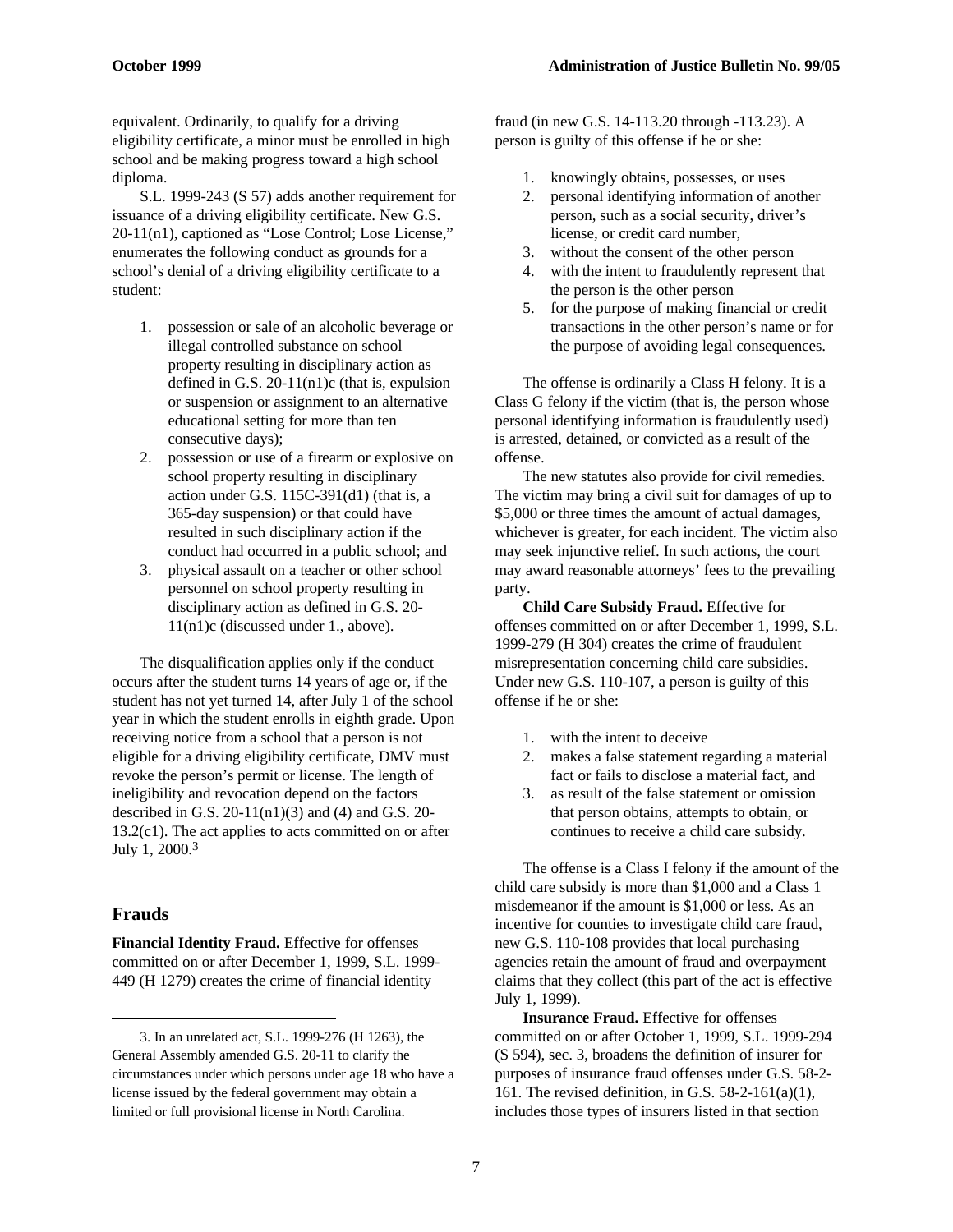and those entities covered by the general definition of insurer in G.S. 58-1-5(3).

#### **Worthless Checks**

**Worthless Check Prosecutions.** G.S. 14-107(1) (now,  $(d)(1)$ ) has governed worthless check offenses involving amounts of \$100 or less; G.S. 14-107(2) has governed worthless check offenses involving amounts of \$100 to \$2,000. The two subsections, however, have provided for identical penalties. Thus, writing a worthless check of \$2,000 or less is ordinarily a Class 2 misdemeanor. Effective for offenses committed on or after December 1, 1999, S.L. 1999-408 (H 328) eliminates this redundancy by repealing subsection (2) and incorporating the deleted portions into subsection (1). The penalties for writing a worthless check of \$2,000 or less remain unchanged.

The act also revises G.S.  $14-107(4)$  (now,  $(d)(4)$ ) to clarify the elements of the offense of writing a worthless check on a closed account. A person is guilty of this offense, a Class 1 misdemeanor, by writing a check on an account that has been closed by the drawer *or* that the drawer knows to have been closed by the bank or depository.

**Collection of Worthless Checks without Prosecution.** In 1997 and 1998 the General Assembly authorized pilot programs in Columbus, Durham, Rockingham, and Wake Counties for collection of worthless checks without criminal prosecution. The authority for the pilots was to expire June 30, 1999. Effective that date, S.L. 1999-237 (H 168), sec. 17.7, continues the programs indefinitely and also authorizes similar programs in Brunswick, Bladen, New Hanover, and Pender counties.

To participate in the program, the "check passer" must meet the criteria established by the local district attorney and must pay a fee of \$50. A participating "check passer" may not be prosecuted if he or she makes restitution to the "check taker" for the amount of the check, any service charges imposed by a bank on the check taker for processing the check, and any processing fees imposed by the check taker under G.S. 25-3-506.

#### **Other Property Offenses**

**Computer Trespass.** Effective for offenses committed on or after December 1, 1999, S.L. 1999-212 (S 288) creates the offense of computer trespass. The caption of the legislation states that it makes unlawful the sending of unsolicited bulk commercial e-mail, but it

actually encompasses at least six different kinds of conduct, not all of which necessarily involve e-mail.

New G.S. 14-458 makes it unlawful for any person to use a computer or computer network without authority and with the intent to do one of six things for example, altering or erasing computer data, programs, or software or making an unauthorized copy of those materials. Only one of the six prohibited acts specifically concerns e-mail—in essence, falsely identifying unsolicited bulk commercial e-mail with the intent to deceive the recipient. The General Assembly's concern over this type of e-mail is also expressed, however, in its definition of the term "without authority," an element of all the offense variations. A person acts "without authority" when he or she does not have the right to use someone's computer *or* uses a computer, computer network, or computer services of an e-mail service provider to transmit unsolicited bulk commercial e-mail in violation of the service provider's rules.

A violation of the new statute is a Class 3 misdemeanor if there is no property damage, a Class 1 misdemeanor if there is property damage of less than \$2,500, and a Class I felony if there is property damage of \$2,500 or more. A person injured by a violation also may sue for damages under new G.S. 1- 539.2A.

Larceny of Ginseng. Effective for offenses committed on or after December 1, 1999, S.L. 1999- 107 (S 769) revises G.S. 14-79 concerning larceny of ginseng, a Class H felony, by eliminating the requirements that the ginseng must have been in a bed and that the land on which the bed is located must have been surrounded by a lawful fence.

#### **Miscellaneous Offenses**

**Cruelty to Animals.** Effective June 24, 1999, S.L. 1999-209 (S 249), sec. 8, clarifies the definition of "animal" for purposes of the offense of cruelty to animals. As amended, G.S. 14-360(c) provides that the term includes living vertebrate in the classes Amphibia, Reptilia, Aves, and Mammalia only. In other words, fish are not covered (although frogs, which are in the Amphibia class, are covered). The amended section also states that the statute does not bar lawful activities concerning aquatic species or activities conducted for the primary purpose of providing food.

**Tax Violations.** S.L. 1999-415 (H 1476) extends from three to six years the statute of limitations for violations of G.S. 105-236(8) (willful failure to collect, withhold, or pay over tax) and G.S. 105-236(9) (willful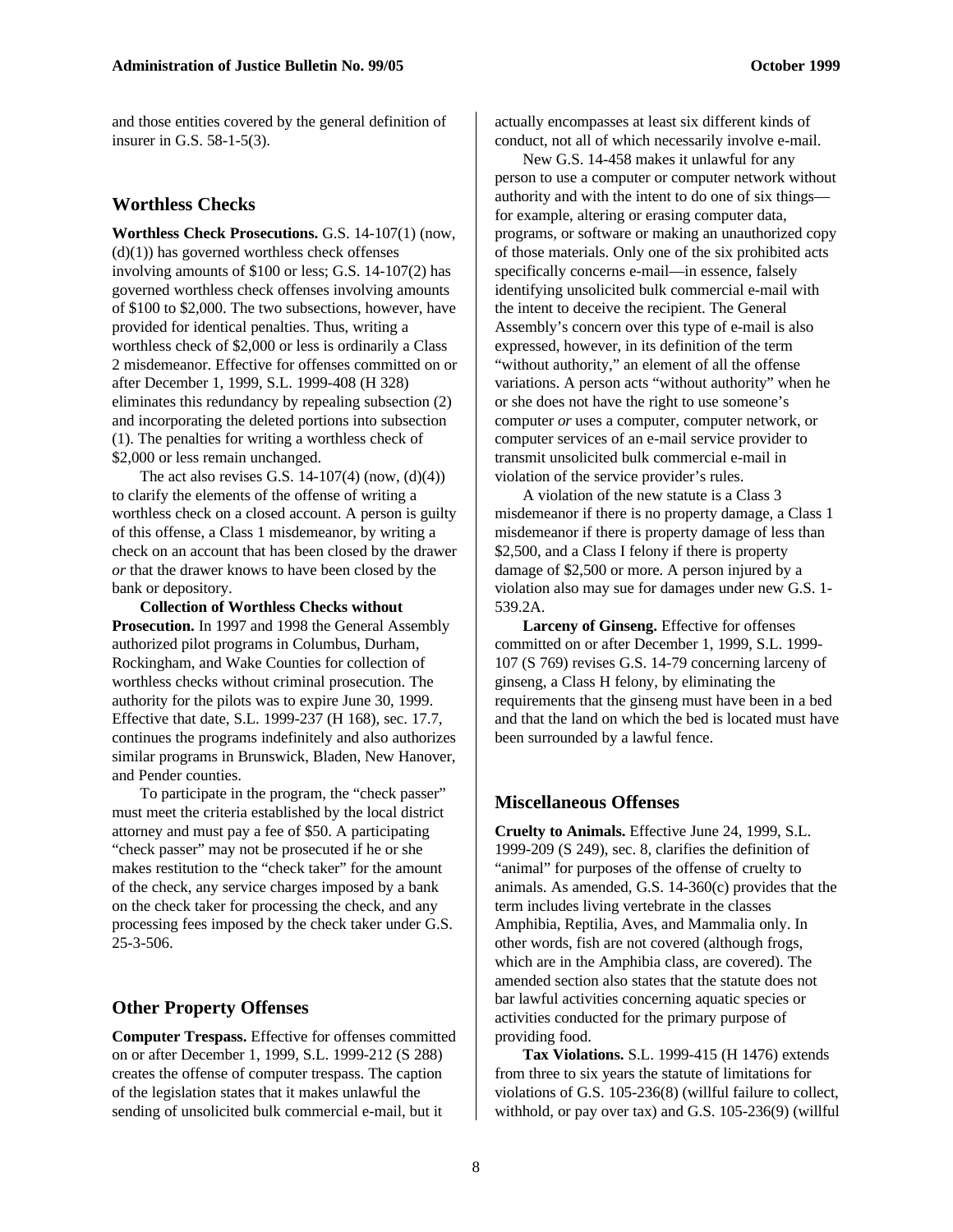failure to file return, supply information, or pay tax). These changes apply to prosecutions brought on or after December 1, 1999, if the previous three-year statute of limitations has not expired before that date.

**Personal Watercraft.** Effective for acts committed on or after December 1, 1999, S.L. 1999- 447 (H 1209) makes several changes to the laws concerning use of personal watercraft, also known as "jet skis." G.S. 75A-13.2, the previous state-wide law on personal watercraft, is repealed. G.S. 75A-13.3, which previously applied only to certain waters, is expanded to apply to the entire state and to impose some restrictions on the use of personal watercraft. For example, a person 12 years of age or older may operate a personal watercraft if he or she has a boater safety certification card issued by the Wildlife Resources Commission or has proof of completion of a boating safety course; operators 16 years of age or older are not subject to this requirement. The statute allows local governments to impose stricter rules.

In most instances, a violation of G.S. 75A-13.3 is a Class 3 misdemeanor, punishable by a fine only (up to \$250) under G.S. 75A-18. New G.S. 75A-18(c1) provides that a boat livery that fails to carry the required liability insurance is guilty of a Class 2 misdemeanor, also punishable by a fine only (up to \$1,000).

**Littering.** Effective for offenses committed on or after December 1, 1999, S.L. 1999-454 (H 222) provides for minimum and maximum fines for littering offenses as follows:

- For a first violation of G.S. 14-399(c) (littering in an amount up to 15 pounds and not for a commercial purpose), the fine is from \$250 to \$1,000; for a second violation within three years, the fine is from \$500 to \$2,000.
- For a violation of G.S. 14-399(d) (littering in an amount from 15 to 500 pounds and not for a commercial purpose), the fine is from \$500 to \$2,000.

For a violation of G.S. 14-399(e) (littering in an amount exceeding 500 pounds or for a commercial purpose or of a hazardous waste), the court must impose one or more of the conditions stated in that section—for example, removing the litter or rendering it harmless. Previously, these conditions were discretionary.

**Vacation Rentals.** New Chapter 42A of the General Statutes, enacted by S.L. 1999-420 (S 974),

regulates the rental of residential property for vacation, leisure, or recreational purposes. Among other things, the new chapter allows landlords, and real estate brokers acting as agents of landlords, to use an expedited eviction procedure in limited circumstances. New G.S. 42A-27 states that a landlord or broker may use the expedited procedure only when he or she has a good faith belief that grounds exist for its use; otherwise, the landlord or broker is guilty of a Class 1 misdemeanor (and an unfair trade practice under G.S. 75-1.1). The act applies to rental agreements entered into on or after January 1, 2000.

**Civil and Criminal Contempt.** S.L. 1999-361 (S 170) deals primarily with civil contempt, but it also makes minor changes to the rules on criminal contempt. G.S. 5A-12(d) and -21(c) have provided that a person may be held in civil and criminal contempt for the same conduct but may not be imprisoned for longer than authorized for the version of contempt that has the greater period of imprisonment. Effective for proceedings for contempt held on or after December 1, 1999, the act amends those statutes to state that a person may not be held in civil and criminal contempt for the same conduct.

**Designation of Offense Classes.** With the implementation of structured sentencing in 1994, most offenses were assigned offense classes; however, some were overlooked. Effective for offenses committed on or after December 1, 1999, S.L. 1999-408 (H 328) assigns classes to several offenses. The only offense in G.S. Ch. 14 addressed by the legislation is acting as officer before qualifying as such, a violation of G.S. 14-229, which is designated as a Class 1 misdemeanor. The other revised statutes all deal with regulatory offenses involving animals or animal products.

# **Criminal Procedure**

### **Criminal Calendaring**

Unique among the fifty states, North Carolina has allowed prosecutors control over the calendaring of felony cases—that is, they have had the power to decide when a felony goes to trial. For several years such authority has been the subject of litigation and proposed legislation as well as considerable debate.

Effective January 1, 2000, S.L. 1999-428 (S 292) introduces various devices that constrain this authority. Prosecutors retain some control over the calendar; among other things, they retain the power to prepare the trial calendar itself. But, the act involves judges in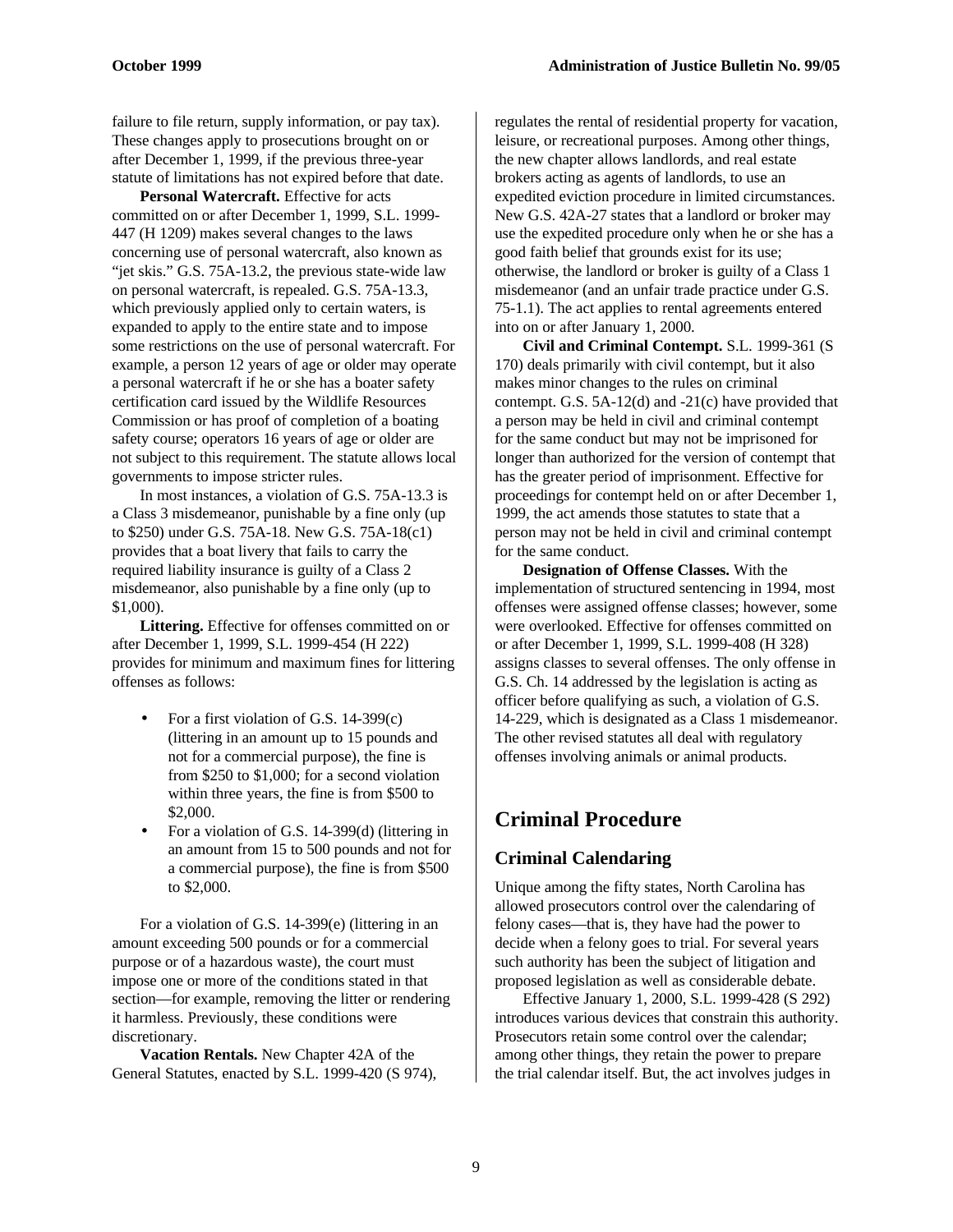the scheduling of cases to be placed on the calendar and gives defense counsel considerably more input into and notice of trial dates.

**Local Plans.** New G.S. 7A-49.4 contains the new rules on calendaring, which apply to cases pending in superior court. The statute divides calendaring into three separate phases, which deal with administrative settings, issuance of trial calendars, and calling of cases for trial and which have their own deadlines and other restrictions.

By January 1, 2000, each district attorney must develop a local case docketing plan with input from the local judges and bar. *See* G.S. 7A-49.4(a). At a minimum, the local plan must comply with the provisions of G.S. 7A-49.4. It also may contain additional calendaring rules if not inconsistent with those provisions. The mandatory aspects of G.S. 7A-49.4 are discussed below.

**Administrative Settings and Scheduling of Initial Trial Dates.** G.S. 7A-49.4(b) through (d) deal with preliminary proceedings in felony cases and the scheduling of initial trial dates. An administrative hearing, called an administrative setting, must be held in every felony case within sixty days of indictment or service of notice of indictment (or at the next regularly scheduled superior court session if one has not been held within the sixty day period). At that hearing, or setting, the judge must set any necessary deadlines for discovery, arraignment, and the filing of motions. If the prosecutor has made a plea offer, the judge may conduct a plea conference. The judge also may hear pending pretrial motions, set such motions for hearing for a later date, or defer ruling on motions until trial of the case. The statute establishes a preference for resident judges to preside at the administrative setting, but other judges may preside as well.

The statute requires only one administrative setting but local plans may provide for multiple settings. The court also may schedule additional administrative settings as needed. Administrative settings may be held anywhere within a district, but a defendant may be required to attend only if the setting is in the county where the case originated.

If the parties have not agreed on a trial date by the final administrative setting, then at the final setting the prosecutor must propose a trial date. After hearing from the parties, the court may set that date as the tentative trial date or reject it, in which event the prosecutor must propose another date. Presumably, the court may reject that date and any additional dates until a satisfactory date is selected.

The statute contains additional time limits on the scheduling of the initial trial date. Unless the defendant and state agree, the trial date may not be less than

thirty days after the final administrative setting. *See* G.S. 7A-49.4(b). If a case has not been scheduled for trial within 120 days of indictment or of service of notice of indictment, the defendant may apply to the senior resident judge (or a superior court judge designated by the senior resident), who must hold a hearing for the purpose of establishing a definite trial date. *See* G.S. 7A-49.4(c).

The statute apparently does not require administrative settings in misdemeanor cases appealed to superior court for a trial de novo because an indictment, which triggers the administrative setting, is not brought in such cases. Thus, neither the thirty-day rule (precluding trials within thirty days of the last administrative setting) nor the 120-day rule (allowing defendants to apply for a trial date if one has not been set within 120 days of indictment) appear to apply to misdemeanors appealed for a trial de novo. But, such cases still are subject to the rules on trial calendars and calling of cases for trial, discussed below. In addition to those minimum requirements, local plans may contain additional rules for the handling of misdemeanors appealed for trial de novo.

**Trial Calendars.** G.S. 7A-49.4(e) governs preparation of the superior court trial calendar. Under that section, prosecutors retain the responsibility of preparing and publishing the trial calendar but subject to several new restrictions. The prosecutor must publish the trial calendar at least ten working days before the cases on the calendar are to be tried. The calendar must list cases in the anticipated order of trial or disposition.

Whether the prosecutor may place a particular felony case on the calendar is determined in large part by the final administrative setting for that case. The prosecutor may include on the calendar those felony cases previously scheduled for that session at the final administrative setting; he or she may not unilaterally add felony cases to the calendar.

A prosecutor may have the discretion, however, not to put on the calendar all of the felony cases scheduled for that session. G.S. 7A-49.4(e) states that the calendar "should not contain cases that the district attorney does not reasonably expect to be called for trial." This language may mean only that in proposing trial dates at the final administrative setting, prosecutors should endeavor not to schedule too many cases for any particular session. In addition, it may mean that in preparing the calendar prosecutors have the responsibility to remove felony cases that cannot reasonably be reached. (A prosecutor may not have the authority to drop a case, however, if the court has set a definite trial date under new G.S. 7A-49.4(c), discussed above.)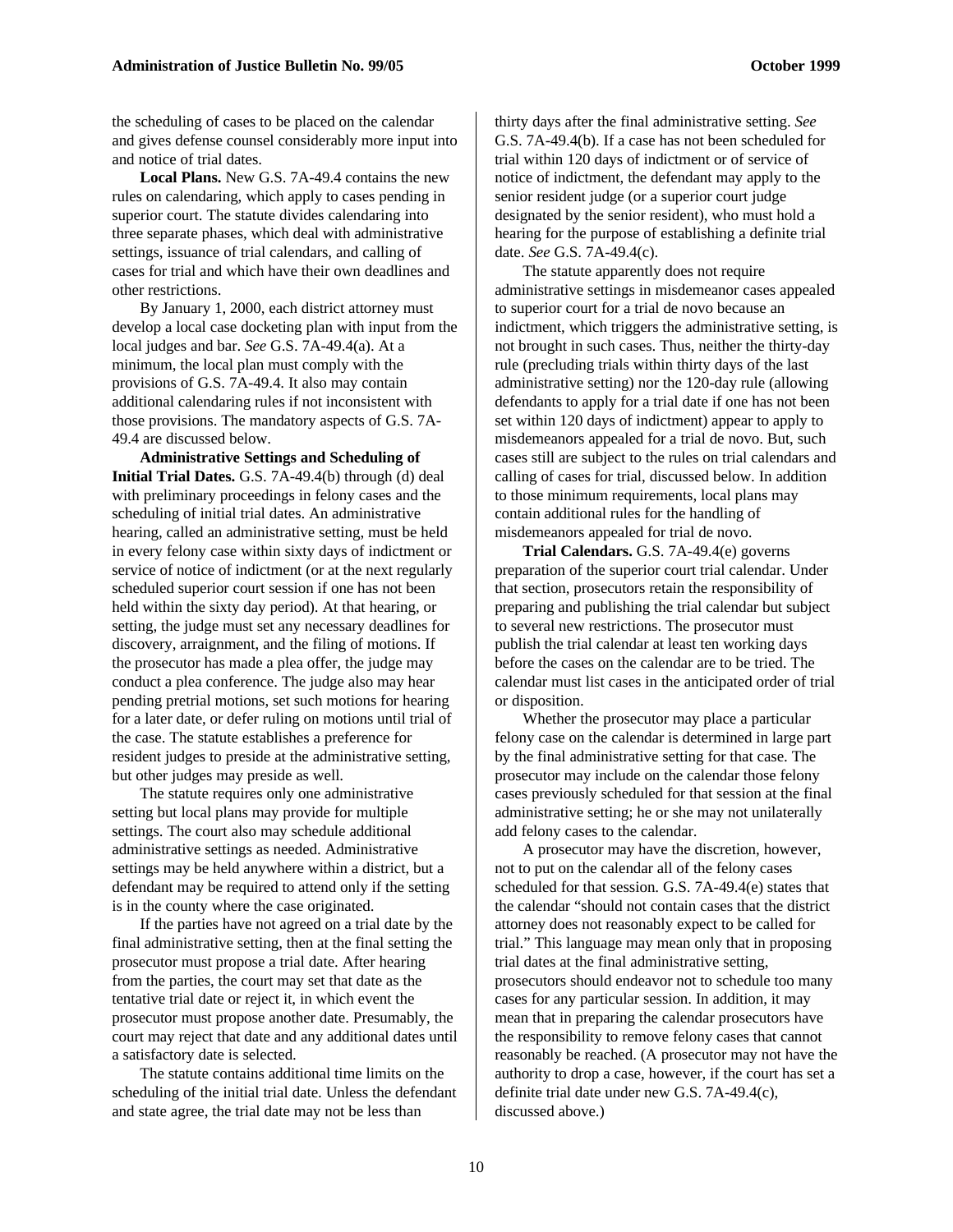The statute does not specify how removed cases are to be rescheduled. But, in light of the general scheduling procedures and the rules for continuing cases, discussed below, the prosecutor would appear to have to consult with the defendant in setting a new date; and, if the parties disagree, a judge ultimately may determine the date, as at the final administrative setting. Any new date also would appear to be subject to the ten-day rule—that is, without agreement of the parties, the calendar containing the rescheduled case would have to be issued at least ten working days before the session at which the case is to be tried.

The calendar also may include misdemeanors appealed for trial de novo. At least initially, the prosecutor apparently may schedule such cases for trial without conferring with defense counsel or obtaining the approval of a judge (unless the local plan provides otherwise). Such cases appear to be subject to the tenday rule, however. Also, once a misdemeanor is placed on the calendar, it is subject to the rules on continuing cases, discussed below.

**Calling Cases for Trial.** G.S. 7A-49.4(f) provides that at each session of court the prosecutor must announce the order in which he or she intends to call for trial the cases on the calendar. Deviations from the announced order require approval of the presiding judge if the defendant objects; however, the defendant does not have grounds to object if all the cases to be heard before the defendant's case have been disposed of or delayed with the approval of the judge or consent of the parties.

Cases that have been placed on the trial calendar may be continued only with the consent of the prosecutor and defendant or by order of the judge. If all of the cases on the calendar are not reached before the end of the session of court, the prosecutor must schedule a new trial date in consultation with the defendant. If the prosecutor and defendant cannot agree on a new trial date, the judge presumably may determine the trial date.

**Miscellaneous.** G.S. 7A-49.4(g) provides that the statute should not be construed to deprive victims of the rights granted under the North Carolina Constitution and Victims' Rights Act (G.S. 15A-830 through -841).

G.S. 7A-49.4(h) provides that the statute should not be construed to affect the court's authority in the call of cases calendared for trial. This language is similar to language in G.S. 7A-49.3, the former statute on calendaring, which is repealed.

Last, G.S. 7A-61, which describes the duties of district attorneys, is amended to provide that district attorneys must prosecute actions *in a timely manner* (new language in italics)*.*

#### **Evidence**

**Impeachment by Prior Conviction.** Rule 609(a) of the North Carolina Rules of Evidence has provided that for purposes of impeaching a witness—that is, attacking his or her credibility—evidence of a prior conviction of a crime punishable by more than 60 days confinement is admissible. Effective December 1, 1999, S.L. 1999-79 (H 818) modifies Rule 609(a) to allow impeachment by a conviction of any felony or any Class A1, Class 1, or Class 2 misdemeanor; the language requiring a minimum term of confinement is deleted. (The act does not alter other aspects of Rule 609—for example, that the conviction must have occurred within the previous ten years.)

This change has one, possibly two effects. First, by including Class 2 misdemeanors, the rule expands the offenses that may be used for impeachment purposes. Since implementation of structured sentencing in 1994, offenses classified as Class 2 misdemeanors have not been a proper subject of impeachment because they are punishable by up to but not more than 60 days confinement.

Second, the revised rule may bar impeachment by misdemeanors that are not subject to structured sentencing, the main one being misdemeanor impaired driving under G.S. 20-138.1. The punishment for that offense may include confinement of more than 60 days. But, in light of the revised language, which makes offense classification and not length of confinement the criterion for impeachment by a prior conviction, the rule may bar use of these offenses for impeachment purposes.<sup>4</sup>

The act is silent on the use of convictions of misdemeanors committed before the effective date of structured sentencing, which also have no classification. For purposes of determining a person's potential sentence under structured sentencing, a prior conviction is classified according to its classification at the time the current offense was committed. *See* G.S.

4. G.S. 14-3(a) contains a default provision, based on length of imprisonment, for misdemeanors that do not have a specific classification under structured sentencing. Thus, under G.S. 14-3(a), an offense is considered a Class 1 misdemeanor if the maximum punishment is more than six months imprisonment, a Class 2 misdemeanor if the maximum punishment is more than 30 days but not more than six months imprisonment, and a Class 3 misdemeanor if the maximum punishment is 30 days imprisonment or less or a fine. This provision may be inapplicable to misdemeanor impaired driving, however, because G.S. 15A-1340.10 expressly excludes that offense from the operation of structured sentencing.

 $\overline{a}$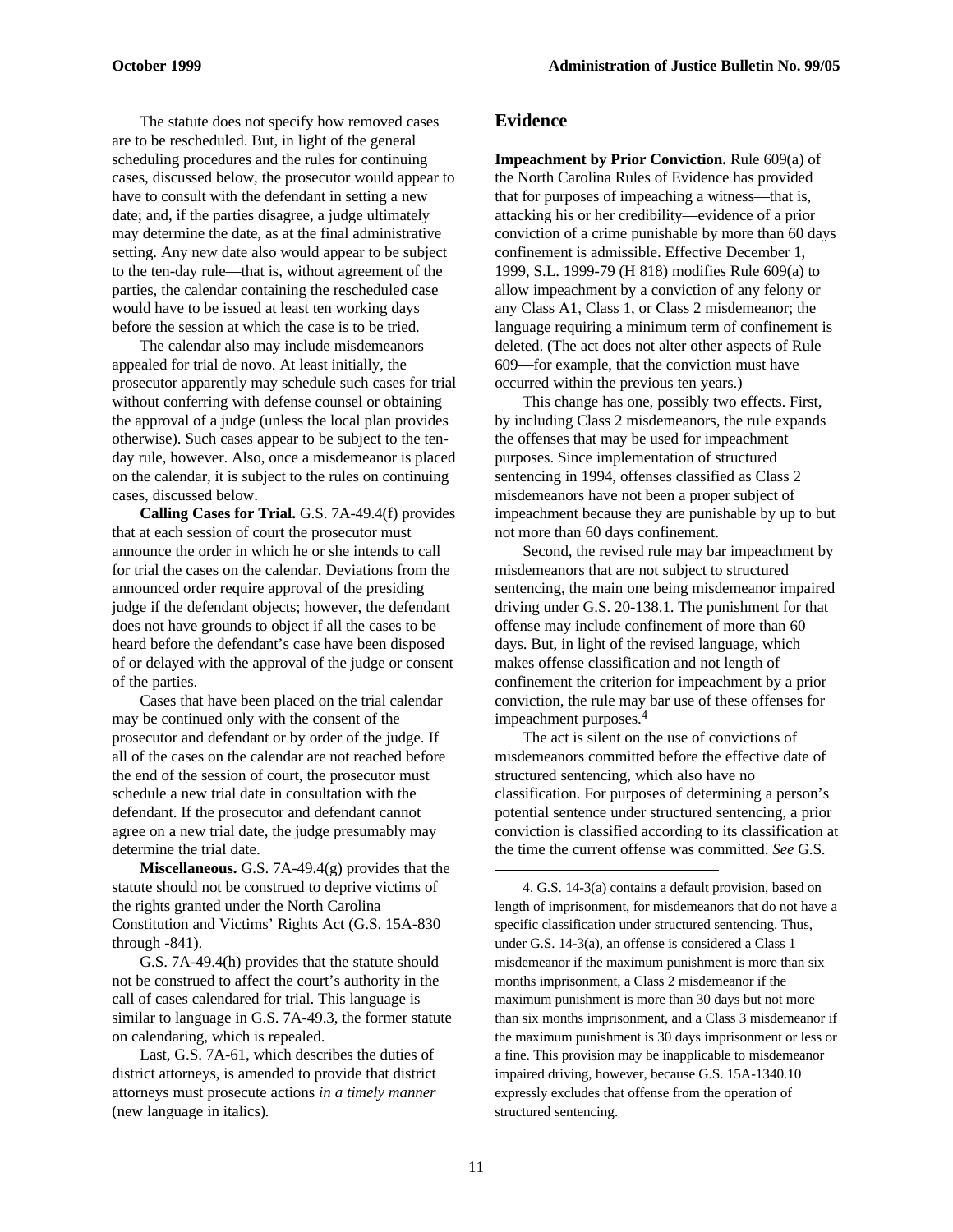15A-1340.14(c), -1340.21(b). Whether this principle applies to the use of prior convictions for impeachment purposes is unclear.

The act also does not address out-of-state misdemeanor convictions, which at least for structured sentencing purposes are usually treated as Class 3 misdemeanors. *See* G.S. 15A-1340.14(e).

**Privileges.** The General Assembly created two evidentiary privileges this session. S.L. 1999-267 (S 1009) enacts a new statute, G.S. 8-53.9, establishing a qualified privilege against disclosure of information, documents, and other items obtained or prepared by a journalist while acting in that capacity. The act reverses appellate decisions refusing to recognize a qualified privilege for journalists. *See In re Owens,* 128 N.C. App. 577, 496 S.E.2d 592 (1998), *aff'd per curiam,* 350 N.C. 656, 517 S.E.2d 605 (1999).

A person seeking to compel a journalist to reveal such information may overcome the privilege if he or she establishes that the information is relevant and material to the legal proceeding, cannot be obtained from an alternate source, and is essential to the person's claim or defense. An order requiring disclosure may be issued only after notice to the journalist and a hearing and must be supported by specific findings. The new statute also states that the privilege does not protect information, documents, or other items obtained as the result of the journalist's eyewitness observations of criminal or tortious conduct, including any visual or audio recording of the observed conduct. The act applies to information, documents, or items obtained or prepared on or after October 1, 1999.

S.L. 1999-374 (S 995) creates a second new statute, G.S. 8-53.10, protecting from disclosure communications by law enforcement employees and their immediate families to police peer counselors during counseling. Disclosure of privileged communications is permissible if the employee authorizes disclosure or a judge of the court in which the case is pending finds that disclosure is necessary to a proper administration of justice. The new statute also identifies certain circumstances in which the privilege does not apply—for example, if the communication concerns a violation of criminal law. The new statute states that the privilege is not grounds for failing to report child abuse or neglect or the need of a disabled adult for protective services; nor is the privilege grounds for excluding evidence concerning those matters in any judicial proceeding related to such a report. The act applies to proceedings pending on or after December 1, 1999.

**Admissibility of Records Stored on CD-ROM.** Generally, photographic reproductions of records are

as admissible in legal proceedings as the originals of the records. S.L. 1999-131 (S 1021), as amended by S.L. 1999-456 (H 162), sec. 47, revises several statutes to clarify that records stored on permanent, computerreadable media, such as CD-ROM, are admissible if not subject to erasure or alteration. The affected statutes are: G.S. 8-45.1 (business records); G.S. 8- 45.3 (Department of Revenue records); G.S. 8-34 (official writings); G.S. 153A-436 (county records); and G.S. 160A-490 (city records). The act applies to proceedings pending on or after December 1, 1999.

#### **Law Enforcement Procedures**

**Traffic Law Enforcement Statistics.** Apparently concerned about possible racial profiling in the stopping of vehicles—that is, the stopping of vehicles based on the race or ethnicity of the drivers or passengers—the General Assembly passed legislation requiring the Department of Justice to collect information on traffic stops made by state law enforcement officers, such as the North Carolina State Highway Patrol. Effective for law enforcement actions occurring on or after January 1, 2000, S.L. 1999-26 (S 76) amends G.S. 114-10 to require the Division of Criminal Statistics of the Department of Justice to keep fourteen different categories of information on traffic stops, including among other things the number of drivers stopped for routine traffic enforcement; the race, age, and sex of the drivers stopped; the alleged traffic violation that led to the stop; whether a search was instituted; and whether the officers used force against the driver or passengers. This information also must be collected in connection with vehicle stops at impaired driving checkpoints and other roadblocks conducted by state law-enforcement officers if the stops result in a warning, search, seizure, arrest, or certain other listed actions.

The act does not specify the persons entitled to obtain the information collected. Generally, unless a specific statutory exception exists, records maintained by state and local government agencies are public records. *See generally News and Observer Publishing Co. v. Poole,* 330 N.C. 465, 412 S.E.2d 7 (1992).

**Tracing of Firearms.** S.L. 1999-225 (H 1192) requires the Division of Criminal Statistics to collect data to trace firearms seized, forfeited, found, or otherwise in the possession of any law enforcement agency that are believed to have been used in the commission of a crime. These amendments to G.S. 14- 110 are effective June 25, 1999.

**Arrest on Private Premises.** G.S. 15A-401(e)(1) has provided that officers seeking to enter private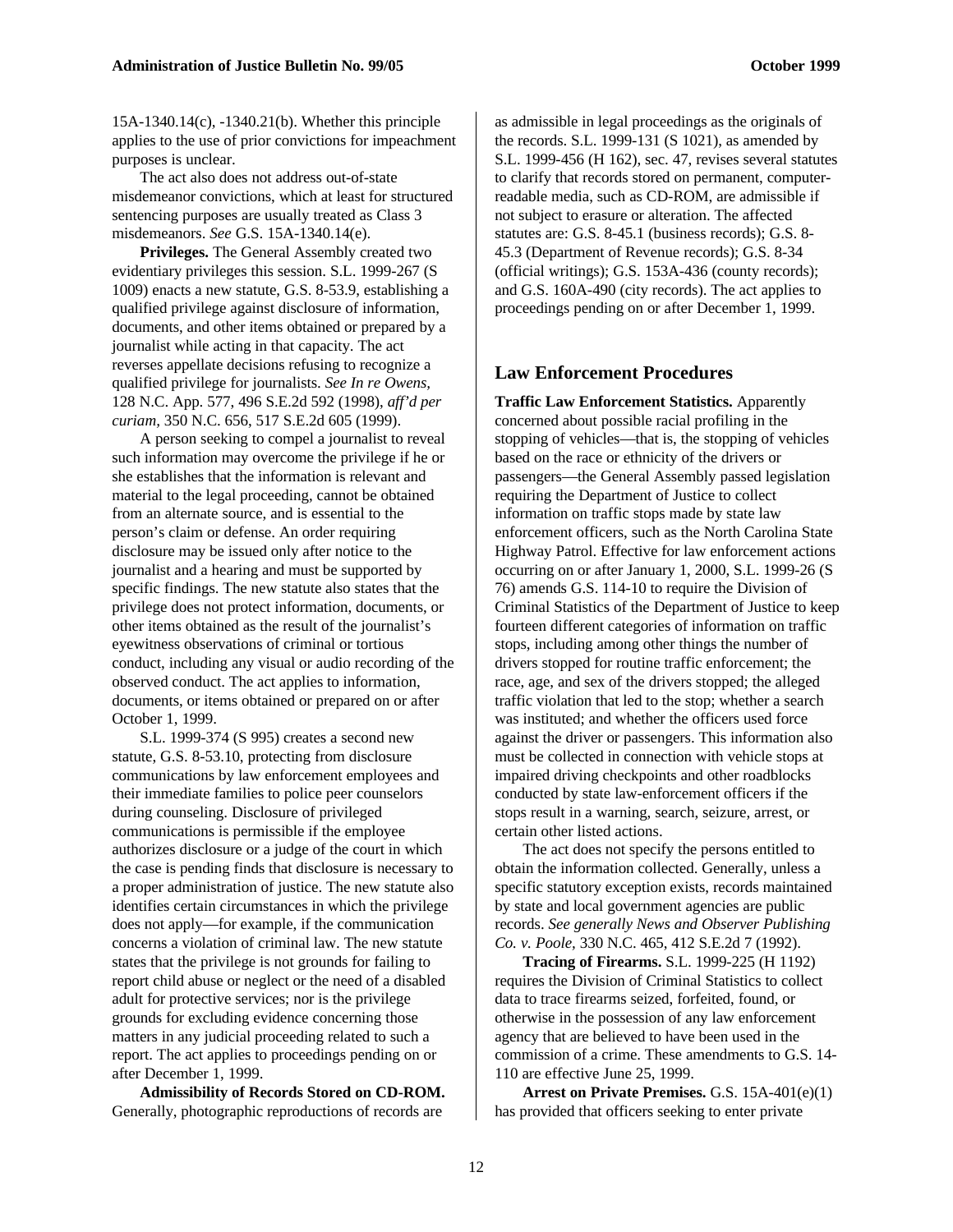premises or a vehicle to arrest a person must have in their possession a warrant or order for arrest (unless the officers are authorized to enter without a warrant). Effective October 1, 1999, S.L. 1999-399 (H 685) modifies this statute to allow officers who are in possession of a copy of a warrant or arrest order to enter such areas if the original warrant or order is in the possession of a law enforcement agency in the county where the officer is employed and the officer verifies that the warrant is current and valid.

No changes were made to the rules on service of arrest warrants. Consequently, under G.S. 15A-301, it appears that officers still must serve the original or a certified copy of the warrant on the defendant after he or she is arrested. The authority of officers to make arrests in public places is also not affected. Under G.S. 15A-401(a)(2), an officer who knows that an arrest warrant has been issued may arrest a person in a public place whether or not the officer has the warrant (original or copy) in his or her possession. The warrant must thereafter be properly served on the person arrested.

**Warrantless Arrests.** G.S. 15A-401(b) has provided that in certain circumstances an officer may arrest a person without a warrant for a misdemeanor committed out of the officer's presence. S.L. 1999-23 (S 197) expands this authority to cover additional misdemeanors involving acts of domestic violence. These changes are discussed under Domestic Violence, below.

**Pretrial Release.** G.S. 20-4.19 has provided that a nonresident of North Carolina who holds a license from a reciprocating state and who is cited for a violation of North Carolina's motor vehicle laws must be released on his or her personal recognizance, defined in G.S. 20-4.18 as an agreement to comply with the terms of the citation; he or she may not be required to post a bond to secure his or her appearance at trial. If, however, the offense is one that would result in suspension or revocation of a person's license under North Carolina law, the person could not be released on his or her personal recognizance (although he or she could be released on an unsecured bond).

Effective August 10, 1999, S.L. 1999-452 (H 280), sec. 6–7, amends G.S. 20-4.18 to delete the requirement that a nonresident actually sign a personal recognizance agreement to obtain that form of release and amends G.S. 20-4.19(b) to allow release on personal recognizance in cases that would result in a license suspension or revocation. (The setting of pretrial release conditions for nonresidents charged with a motor vehicle infraction is also subject to G.S. 15A-1113, which provides that a nonresident may not be required to execute any bond, secured or unsecured, if the person is licensed to drive by a state that subscribes to the nonresident violator compact and the infraction is subject to the compact. A nonresident who is not covered by the compact and who is charged with an infraction may be required to post an unsecured bond but not a secured bond if he or she is unable to do so.)

**Community College Law Enforcement Agencies.** Effective May 20, 1999, S.L. 1999-68 (H 477) adds new G.S. 115D-21.1 authorizing community colleges to establish campus law-enforcement agencies and employ campus police officers. These officers have the same powers as campus officers at constituent institutions of the University of North Carolina (authorized under G.S. 116-40.5). The territorial jurisdiction of such officers extends to property owned by or leased to the college employing them and to public roads running through or adjoining the property. A community college also is authorized to enter into joint agreements with municipalities and counties to extend the law enforcement authority of campus officers into those areas.

**McGruff House Volunteers.** Effective June 25, 1999, S.L. 1999-214 (S 1068) amends G.S. 114-19.9 to allow local law enforcement agencies to obtain criminal record checks of volunteers for the McGruff House Program in their communities and of persons 18 years of age or older who live in a volunteer's household. The criminal record check may be conducted only with the consent of the person whose record is to be checked. Refusal to give consent is considered a withdrawal of the application to be a volunteer, and information obtained by the local law enforcement agency must be kept confidential.

# **Impaired Driving**

S.L. 1999-406 (H 1135), an act to implement the recommendations of the Governor's task force on impaired driving, modifies several parts of the impaired driving statutes. Most importantly, it establishes new, lower alcohol limits for persons convicted of impaired driving, enforceable by DMV rather than by the criminal courts, and in some cases mandates the use of ignition interlock devices as a condition of restoring a person's driver's license.

# **Lower Alcohol Levels**

S.L. 1999-406 (H 1135) amends G.S. 20-19 to establish lower alcohol limits for persons who have been convicted of various impaired driving offenses.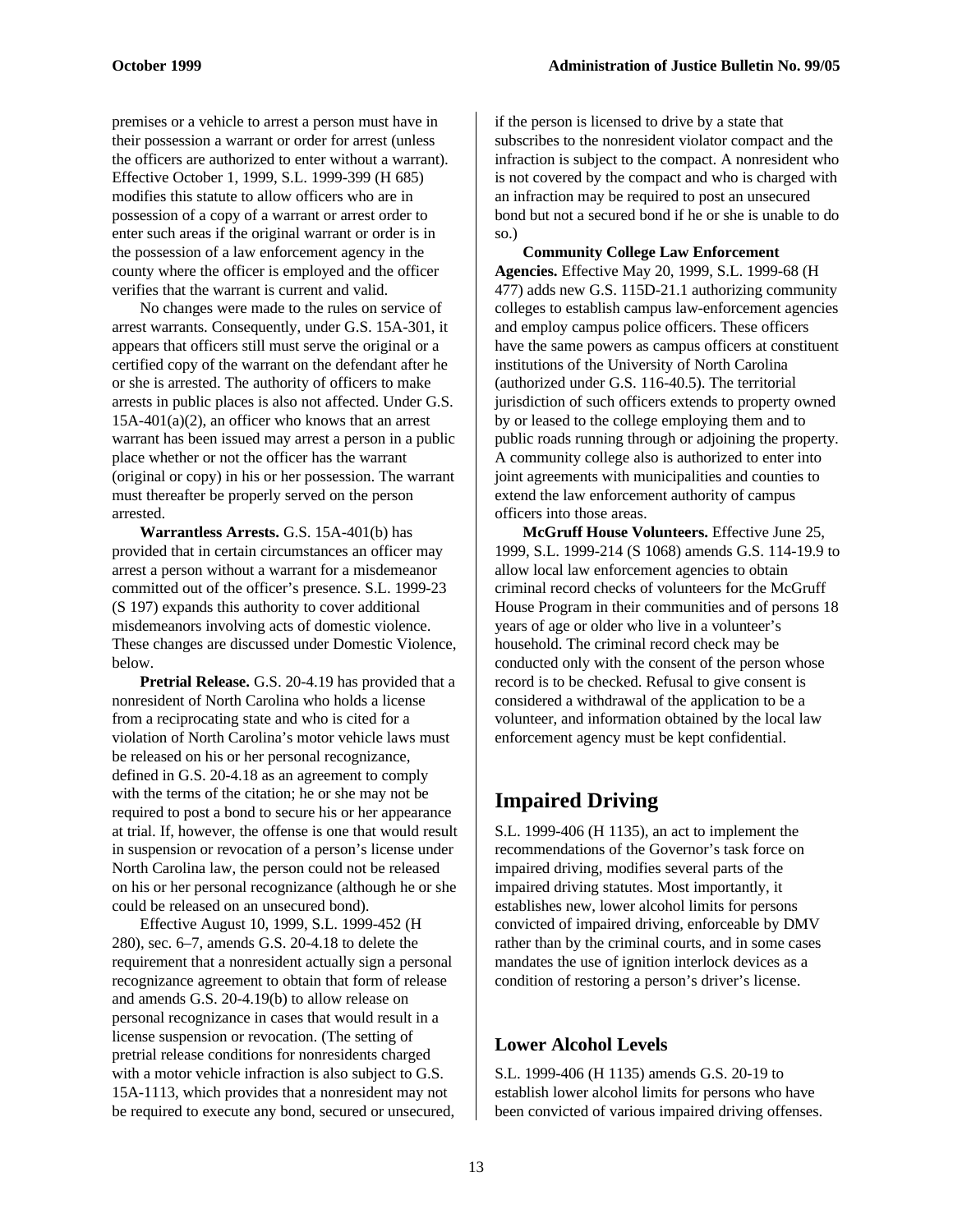These amendments apply to offenses committed on or after July 1, 2000 (the impact of this effective date is discussed further below).

**Covered Offenses.** The new limits apply when a person's license is restored after revocation for one of the following offenses:

- regular impaired driving;
- commercial impaired driving;
- driving while less than 21 years old after consuming any alcohol;
- felony death by vehicle;
- involuntary manslaughter when the offense involves impaired driving; and
- comparable out-of-state or federal offenses resulting in a revocation in North Carolina.

**New Limits.** The first time a driver's license is restored following a conviction of regular impaired driving (or a comparable out-of-state or federal offense), the person may not operate a vehicle with an alcohol concentration of 0.04 or more. The condition remains in effect for three years. After a second or subsequent restoration, the person may not drive with an alcohol concentration of more than 0.00 for three years. If a license is restored after a permanent revocation, the 0.00 level applies for seven years.

If a person's license is restored following conviction of any of the other offenses listed above, the person may not operate a vehicle with an alcohol concentration greater than 0.00. The condition applies for three years unless the revocation was permanent or for the underage zero tolerance offense. For permanent revocations the period is seven years and for drivers under 21 it is until the driver reaches 21.

**Consequences of Violation.** A person who violates one of the new lower levels after his or her license has been restored does not commit a crime. Rather, if the person exceeds the limit, DMV must revoke any conditional restoration and impose an additional one-year revocation. (If, however, the person also is subject to the ignition interlock condition of restoration, which as discussed below prohibits driving with an alcohol level of 0.04 or more, the person may be charged with driving while license revoked). Upon restoration of the person's license, the person may not drive with an alcohol concentration of more than 0.00 for three years.

**Procedure for Establishing Violation.** A person subject to these new lower levels must agree as a condition of restoration of his or her license to take a chemical analysis pursuant to G.S. 20-16.2 if requested to do so by an officer who has probable cause to believe the applicable level has been exceeded. The

person also must agree to accompany the officer to the test site. If the person is properly requested to submit to a chemical analysis, is notified of his or rights, and willfully refuses to submit to the analysis, his or her license is subject to a one-year revocation pursuant to amended G.S. 20-16.2. (The 30-day revocation under G.S. 20-16.5 would not apply, however, if the person is alleged only to have violated the new alcohol levels; in those circumstances, the person would not be charged with an implied-consent offense, a prerequisite to the 30-day revocation.)

If the chemical analysis reveals a violation, the officer must submit an affidavit to that effect to DMV (pursuant to amended G.S. 20-16.2), which then imposes the additional revocation discussed above. G.S. 20-19(c3) states that a reading from an interlock ignition device may not be used as the basis for revoking a person's license for a violation of one of the new alcohol levels.

Under G.S. 20-19(c5), a person has a right to a hearing before DMV to review a decision to revoke for a violation of the alcohol limit. Under G.S. 20-19(c6), the person may seek discretionary review in superior court of an adverse decision by DMV. These sections govern hearings when the person is alleged to have violated the new alcohol levels; G.S. 20-16.2 governs hearing procedures following a willful refusal to submit to a chemical analysis.

**Effective Date.** Since the new alcohol levels apply only to offenses committed on or after July 1, 2000, they may not become an issue for some time. Before a person's license may be revoked for violating the new levels, he or she will have to commit an impaired driving or other triggering offense on or after July 1, 2000, have his or her license revoked, have the new alcohol levels imposed as a condition of license restoration, and then violate that restriction.

#### **Ignition Interlock Devices**

Ignition interlock devices are instruments attached to motor vehicles that require the driver to submit to a breath test before and during driving of the vehicle. A failure to pass the breath test will prevent the vehicle from starting or continuing to be driven. Individuals must use a prearranged code to activate the device, which records each reading along with the time of the reading. These devices have been authorized, although not required, as a condition of a limited driving privilege. *See* G.S. 20-179.3(g3); *see also* G.S. 20- 19(d), (e) (DMV may impose reasonable conditions or restrictions in restoring license before end of revocation period). The defendant must bear the cost of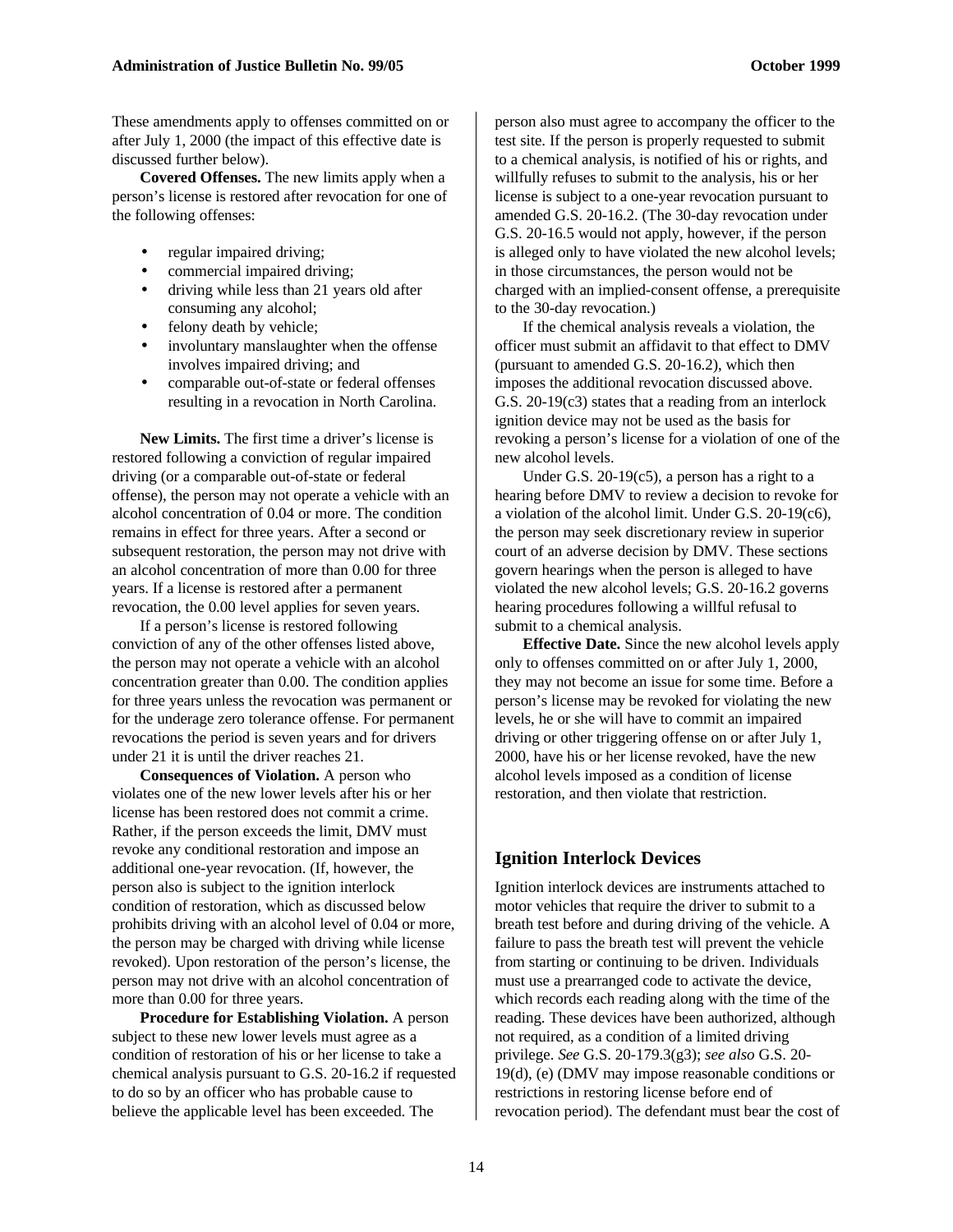installation and maintenance of the devices, which are provided by private vendors licensed by DMV.

Effective for offenses committed on or after July 1, 2000 (note the effective date, discussed further below), S.L. 1999-406 (H 1135) *mandates* ignition interlock devices under certain circumstances when a revoked license is restored.

**When Required.** Under new G.S. 20-17.7, an interlock device is required upon restoration of a person's license if

- the person's license was revoked for an impaired driving conviction under G.S. 20- 138.1, and
- the person had an alcohol concentration of 0.16 or within the preceding seven years had another conviction of an offense involving impaired driving.

**Nature and Duration of Restrictions Imposed.** In cases meeting these criteria, the person is subject to the following restrictions upon restoration of his or her license. The person

- may not operate a vehicle unless it is equipped with an interlock device,
- must personally activate the device before starting the vehicle, and
- may not drive with an alcohol concentration of 0.04 or more.

These conditions last one year if the original revocation was one year, three years if the revocation was four years, and seven years if the revocation was permanent. (Note, however, that although the interlock conditions may last less than three years, the lower alcohol level of 0.04, discussed above, applies for three years after a conviction for impaired driving.)

**Consequences of Violation.** A violation of the interlock conditions constitutes the crime of driving while license revoked under G.S. 20-28(a). If a law enforcement officer has reasonable grounds to believe that the person has driven with any alcohol in his or her system, the offense is considered an alcohol-related offense and is subject to the implied-consent provisions of G.S. 20-16.2 and -16.5. If a judicial official finds probable cause for a charge of driving while license revoked based on a violation of the interlock conditions, the person's license is suspended pending resolution of the case and the judicial official must require the person to surrender his or her license. G.S. 20-17.7(f) states that an alcohol concentration report from an interlock device is *not* admissible either in a prosecution for driving while license

revoked or in a revocation proceeding (discussed below)—if the person did not operate the vehicle until the device indicated an alcohol concentration of less than 0.04.

If convicted, the person has his or her license revoked for the period required by G.S. 20-28(a) (one year for first offense, two years for second offense, and permanently for third or subsequent offense). New G.S. 20-17.7(g) states further that a person who violates an ignition interlock condition, but who is not charged with or convicted of driving while license revoked, may still be subject to a one-year revocation. It is unclear, however, in what circumstances this provision would apply. In such cases, the person has a right to a hearing before DMV and, if the revocation is sustained, a right to appeal to superior court pursuant to G.S. 20-25.

**Limited Driving Privileges.** In a related change, a limited driving privilege for a person convicted of impaired driving must provide that the person may only drive a vehicle equipped with an ignition interlock device if the person had an alcohol concentration of 0.16 or more. This requirement, also effective for offenses committed on or after July 1, 2000, appears in new G.S. 20-179.3(g5). Pursuant to G.S. 20-179.3(g4), the interlock conditions do not apply to vehicles owned by the person's employer and operated by the person solely for work-related purposes if the owner files a written statement to that effect with the court.

**Effective Date.** The mandatory interlock conditions apply only to offenses committed on or after July 1, 2000. Consequently, the interlock conditions may not become an issue for some time. Before a person may be prosecuted for violating the condition, he or she will have to commit an impaired driving offense on or after July 1, 2000, have his or her license revoked, have the interlock conditions imposed upon restoration of the license or the granting of a limited privilege, and then violate those conditions.

# **Other Impaired Driving Changes**

**Vehicle Forfeiture.** In 1997 the General Assembly enacted strict vehicle forfeiture laws for certain impaired driving cases, and in 1998 the General Assembly made numerous revisions to the new forfeiture procedures. Effective for offenses committed on or after December 1, 1999, S.L. 1999-406 (H 1135), sec. 11–12 and 17, makes a few more amendments. First, the act expands the types of license revocations that may trigger forfeiture. Generally, a vehicle is subject to forfeiture if the driver, at the time of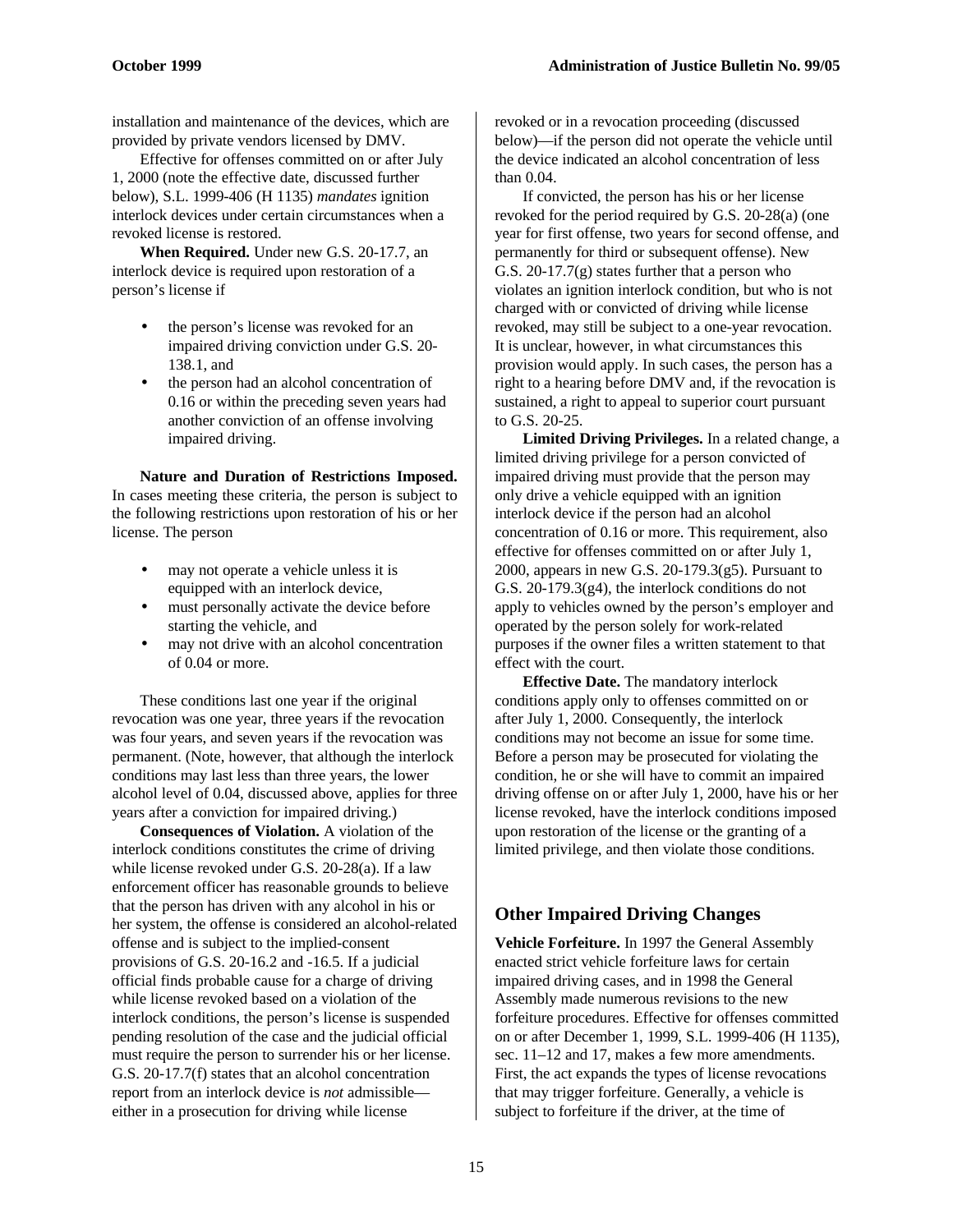committing certain impaired driving offenses, has a revoked license for one of a number of reasons related to impaired driving. G.S. 20-28.2 is amended to include among the triggering revocations a revocation imposed by another state for an offense that would result in a triggering revocation if committed in this state.

Second, the act amends the definition of innocent owner. One of the grounds of "innocence" has been that although the owner knew that the driver had a revoked license, the driving occurred without the owner's permission. G.S. 20-28.2(a1)(2) is amended by making this ground available only if the owner also files a report of unauthorized use and agrees to prosecute.

Third, the act clarifies how an innocent owner may demonstrate financial responsibility, a requirement for obtaining the return of a seized vehicle. The law has required that an innocent owner demonstrate financial responsibility to obtain possession of a vehicle that has been seized. G.S. 20- 28.2(e) is amended to make it clear that when a vehicle is registered in another state, an innocent owner may satisfy this requirement by showing financial responsibility in a manner consistent with the laws of that other state.

**Admissibility of Alcosensor Test.** Generally, alcohol screening tests such as alcosensor tests are inadmissible in criminal prosecutions because the results are considered too unreliable. In some circumstances, however, the General Assembly has allowed the use of such results—for example, in prosecutions of underage persons who drive while they have any alcohol in their systems. Effective for offenses committed on or after December 1, 1999, S.L. 1999-406 (H 1135), sec. 6, allows the use of these tests in prosecutions for driving for violations of the zero tolerance provision of a limited driving privilege. Amended G.S. 20-179.3(j) provides that an approved alcohol screening test or refusal to submit to such a test is admissible to determine whether alcohol was present in the driver's system.

**Other Zero Tolerance Changes.** In 1998, the General Assembly added zero tolerance offenses for drivers of commercial vehicles, school busses, and child care vehicles. These statutes—G.S. 20-138.2A and -138.2B—prohibited a driver of such a vehicle from having an alcohol concentration of greater than 0.00 and less than 0.04, which could be shown only by an intoxilyzer or blood test. Effective for offenses committed on or after December 1, 1999, S.L. 1999- 406 (H 1135), sec. 15–16, amends those statutes to prohibit a driver of such a vehicle from driving while consuming alcohol or while alcohol remains in the

driver's system. The amended statutes allow use of an approved alcohol screening test, or refusal to submit to such a test, to establish that alcohol was present in the driver's system. They also provide that the odor of alcohol by itself is insufficient evidence to establish a violation unless the driver refused an offer of an alcohol screening test or chemical analysis.

**Pretrial License Revocations.** In 1998, the General Assembly made several changes to G.S. 20- 16.5, which imposes a pretrial license revocation when a person is charged with certain alcohol-related offenses. One of the 1998 changes, governing when the thirty-day pretrial revocation begins to run, was reversed by S.L. 1999-406 (H 1135), sec. 13. Under the 1998 version of the statute, if the driver is present when the revocation order is issued, the thirty-day revocation begins on the date of issuance of the order. For offenses committed on or after December 1, 1999, the thirty-day revocation begins to run when the defendant surrenders his or her license (or demonstrates that he or she is not licensed), which could occur after issuance of the revocation order.

**Possession of Alcoholic Beverage While Operating Commercial Vehicle.** Effective for violations occurring on or after December 1, 1999, S.L. 1999-330 (H 303) adds a new statute, G.S. 20- 138.2C, making it unlawful for a person to drive a commercial vehicle while having an alcoholic beverage in the passenger area of the vehicle. Unlike other prohibitions on transporting alcohol, this law applies to open *or* closed containers of alcohol. The law does not apply, however, to drivers of excursion passenger vehicles, for-hire passenger vehicles, common carriers of passengers, or motor homes if the alcoholic beverage is in the possession of a passenger or in the passenger area of the vehicle. A violation is an infraction, punishable by a penalty of up to \$100 (under G.S. 20-176).

# **Other Motor Vehicle Changes**

#### **Criminal Offenses**

**Fraudulent Use of License or Identification.** G.S. 20-30 lists several unlawful activities involving driver's licenses. Effective for offenses committed on or after December 1, 1999, S.L. 1999-299 (H 1022) adds to this list by making it unlawful to "present, display, or use a driver's license or learner's permit that contains a false or fictitious name in the commission or attempted commission of a felony." While most driver's license violations are Class 2 misdemeanors (pursuant to G.S. 20-35), this violation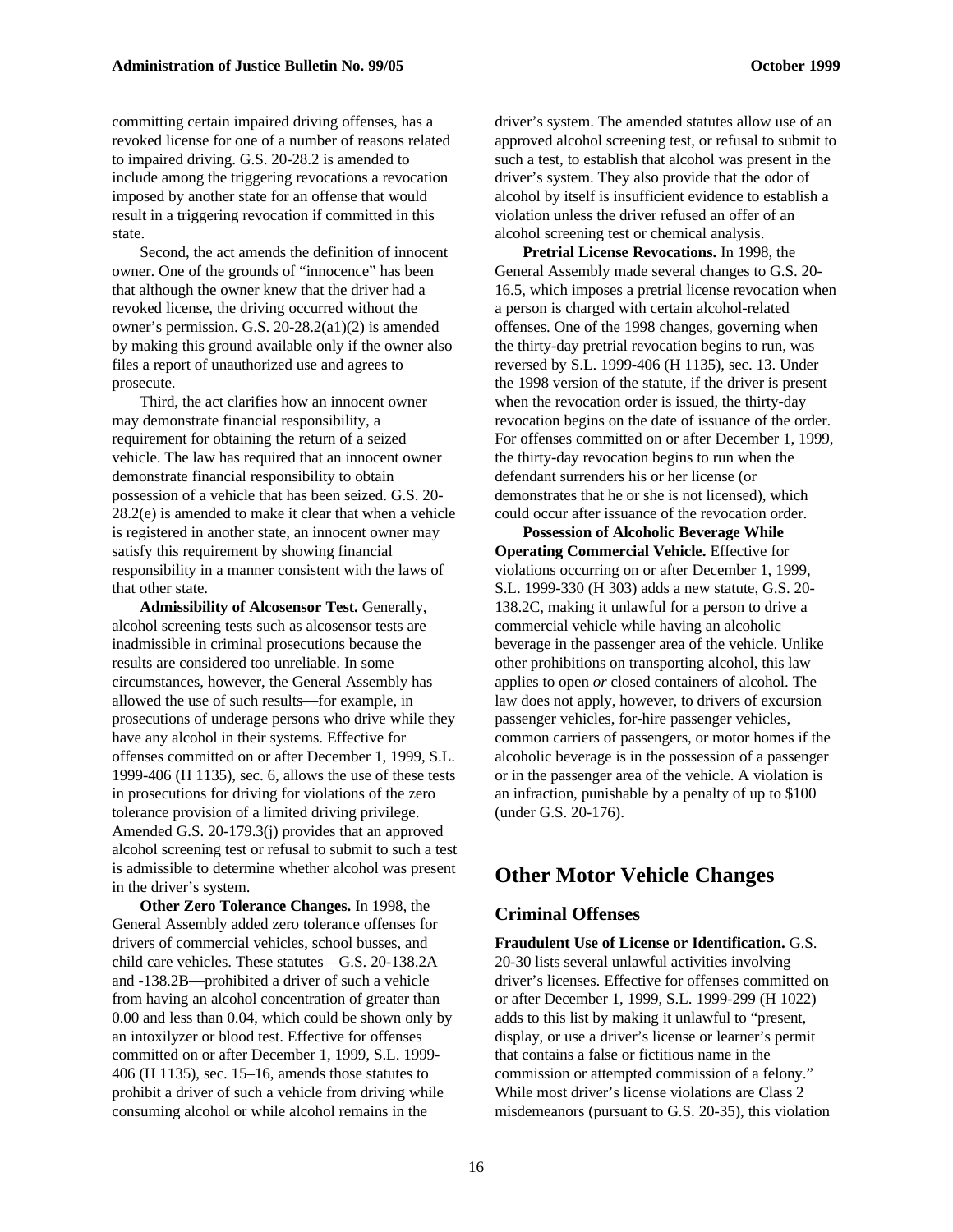is a Class I felony. The act also amends G.S. 20-37.8 to make it a Class I felony to present, display, or use a special identification card containing a false or fictitious name in the commission or attempted commission of a felony. (This kind of card is usually obtained by a person who does not have a driver's license.)

**Blue Lights.** Effective for offenses committed on or after December 1, 1999, S.L. 1999-249 (S 172) clarifies the prohibition in G.S. 20-130.1 on improper use of blue lights. As rewritten, the statute states that it is unlawful for any person to "possess a blue light or to install, activate, or operate a blue light in or on any vehicle except for a publicly owned vehicle used for law enforcement purposes." Some exceptions are provided for persons engaged in the installation and sale of blue lights. A violation of this law remains a Class 1 misdemeanor. (More severe sanctions apply if a person impersonates a law enforcement officer by use of a blue light. *See* G.S. 14-277.)

#### **Infractions**

**Speeding in Highway Work Zone.** G.S. 20-141(j2) has made it an infraction, punishable by a penalty from \$100 to \$250, for a person to exceed the speed limit in a highway work zone. Effective for violations occurring on or after December 1, 1999, S.L. 1999-330 (H 303), sec. 3, amends the statute to require a \$250 penalty for this violation.

The amended statute also provides that the officer who issues a citation for a work zone violation must indicate the vehicle speed and work zone speed limit. If the motorist is convicted, the clerk of court must forward to DMV the findings concerning speed and speed limit. Based on this information, DMV apparently may seek to impose speed-related sanctions—for example, driver's license points under G.S. 20-16(c) for speeding in excess of 55 m.p.h. or a 30-day license suspension under G.S. 20-16.1(a) for driving over 55 m.p.h. and more than 15 m.p.h. over the speed limit—even though a work zone violation is not designated as a conviction for which such consequences may be imposed.

**Seat Belt Violations.** S.L. 1999-183 (S 65) amends G.S. 20-135.2A (seat belts) and G.S. 20-137.1 (child restraint systems) to require usage of seat belts as described below.

As under prior law, every front seat occupant of a passenger motor vehicle who is age 16 or older must wear a seat belt. A driver or passenger who fails to do

so commits an infraction, punishable by a \$25 penalty, but may not be assessed court costs.

Passengers under age 16 (previously, under 12) must be secured in an appropriate child restraint system or seat belt whether seated in the front or rear seat (some vehicles are excepted). A driver who fails to secure one or more passengers under age 16 commits an infraction, punishable by a penalty not to exceed \$25 regardless of how many persons were not properly secured.

A child under age five and less than 40 pounds must be in an appropriate child restraint system. If the vehicle is equipped with an active passenger side air bag and the vehicle has a rear seat, the child must be in that seat. The same penalties apply to this violation as to failing to secure a passenger under age 16.

The act is effective October 1, 1999, except that the provisions dealing with children under age five do not apply to children who turn four years old before that date.

**Parking in Handicapped Space.** Effective for acts committed on or after January 1, 2000, S.L. 1999- 265 (H 143) amends G.S. 20-37.6(f) to provide that the penalty for parking in a handicapped parking space is from \$100 to \$250 rather than from \$50 to \$100.

**Funeral Processions.** North Carolina law has traditionally left the regulation of funeral processions to local governments. *See* G.S. 20-169 ("local authorities . . . may regulate the use of highways by processions or assemblages"). Effective for violations occurring on or after December 1, 1999, S.L. 1999-441 (H 247) reverses this longstanding policy and imposes in new G.S. 20-157.1 detailed rules concerning funeral processions. For example, vehicles proceeding in the same direction as a funeral procession may not pass the procession unless the street has two or more lanes in the same direction as the procession. G.S. 20-157.1 also provides that local governments may enact ordinances that prevail over the provisions of the statute. A violation is an infraction (pursuant to G.S. 20-176) but is not considered a moving violation for insurance purposes.

**Registration Renewal Stickers.** G.S. 20-63(g) makes it a Class 2 misdemeanor for the operator of a motor vehicle to alter, disguise, or conceal a registration plate or the figures thereon. Effective October 1, 1999, S.L. 1999-452 (H 280), sec. 13, amends that statute to provide that an operator who otherwise intentionally covers any number or registration renewal sticker, making the number or sticker illegible, commits an infraction, punishable under G.S. 14-3.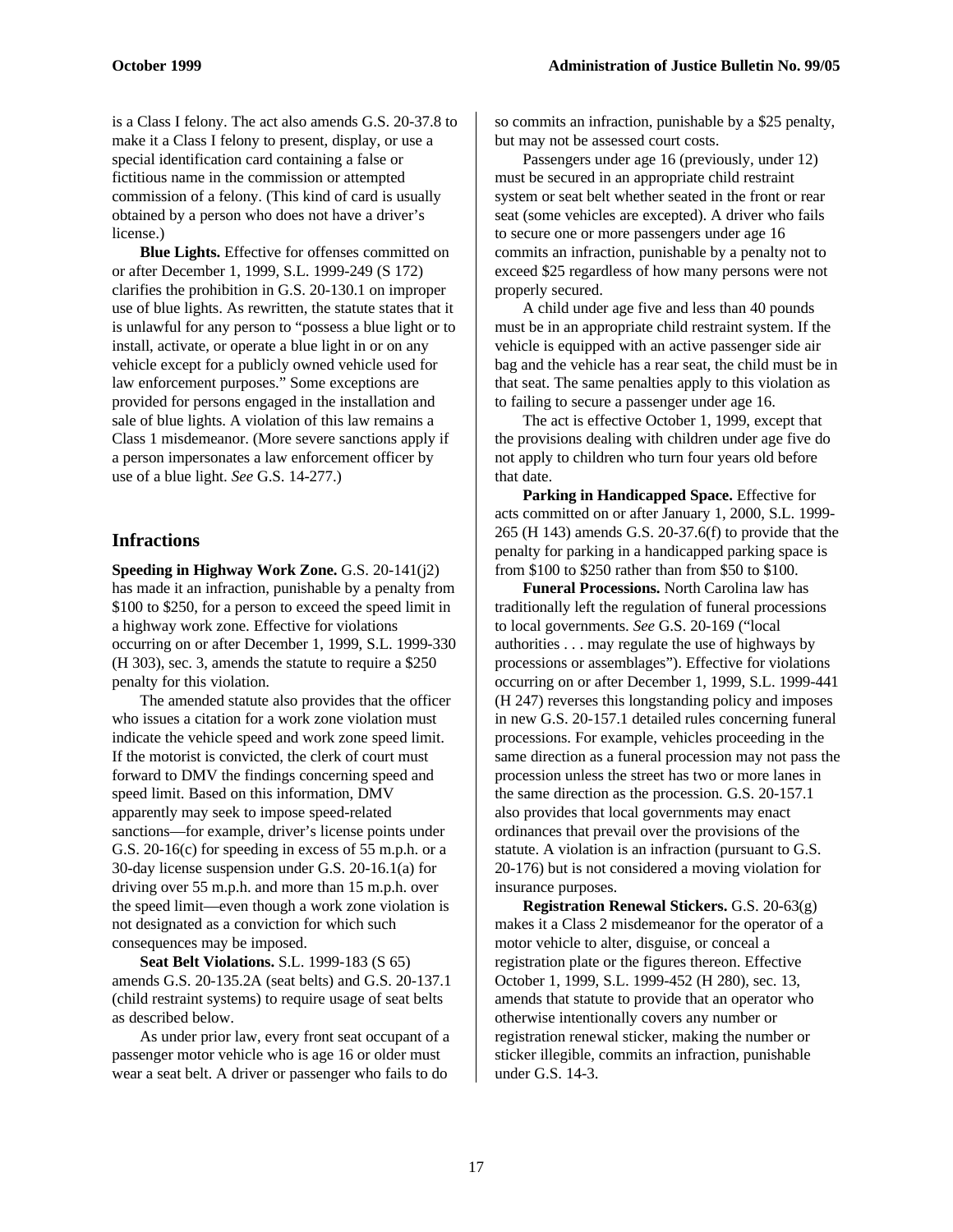#### **Commercial Vehicles**

Somewhat stricter standards apply to operators of commercial motor vehicles than to other drivers. The changes affecting commercial drivers under the impaired driving laws are discussed above. Effective for violations occurring on or after December 1, 1999, S.L. 1999-330 (H 303), sec. 7, creates a separate and higher schedule of driver's license points for violations involving operation of a commercial vehicle. The following list, from amended G.S. 20-16(c), shows the points for violations involving commercial vehicles compared to the points for other vehicles:

- passing stopped school bus, 8 (5 for noncommercial vehicles)
- rail-highway crossing violation, 6 (apparently 2)
- reckless driving, 5 (4)
- hit and run, property damage, 5 (4)
- following too closely,  $5(4)$
- driving on wrong side of road, 5 (4)
- illegal passing,  $5(4)$
- running stop sign,  $4(3)$
- speeding in excess of 55 m.p.h.,  $4(3)$
- failing to yield right-of-way, 4 (3)
- running red light,  $4(3)$
- no driver's license,  $4(3)$
- failing to stop for siren,  $4(3)$
- driving through safety zone,  $4(3)$
- no liability insurance,  $4(3)$
- failing to report accident, 4 (3)
- speeding in school zone,  $4(3)$
- possessing alcohol in vehicle,  $4(2)$
- all other moving violations,  $3(2)$
- $\bullet$  littering, 1(1)

Also effective for violations occurring on or after December 1, 1999, section 8 of the act provides in new G.S. 20-16A that a commercial driver who commits an offense for which points may be assessed under the new schedule may be assessed double the amount of any fine or penalty authorized by statute.

# **Domestic Violence**

S.L. 1999-23 (S 197) implements recommendations of the Governor's task force on domestic violence. The changes primarily concern the authority of law enforcement officers to enforce out-of-state protective orders and to make warrantless arrests for misdemeanors involving domestic violence and violations of domestic violence protective orders.

#### **Out-of-State Domestic Violence Protective Orders**

**Registration.** G.S. 50B-4(d) has required North Carolina to give "full faith and credit" to protective orders entered by the courts of another state or an Indian tribe. In other words, the order must be enforced by North Carolina law enforcement agencies and courts as if the order had been entered in this state. The statute has not specified a procedure, however, for granting full faith and credit to such orders. The general law on enforcing out-of-state judgments, in G.S. 1C-1701 through -1708, requires that they be registered in North Carolina—that is, filed with the clerk of superior court—and that notice of filing be given to the defendant. It also prohibits enforcement of the judgment for thirty days after notice is given. There has been some confusion over whether an out-of-state domestic violence protective order could be enforced without compliance with these registration procedures.

S.L. 1999-23 amends G.S. 50B-4(d) to provide that an out-of-state protective order must be enforced by North Carolina law enforcement agencies and courts "whether or not the order has been registered." The statute provides further that in determining the validity of an out-of-state protective order, officers may rely on a copy of the order and on the statement of a person protected by the order that it remains in effect. Of course, officers may consider any other available information in determining whether an out-of-state order is valid. New G.S. 50B-4(e) also provides that upon application or motion by a party to the case, the court must determine whether an out-of-state order remains in full force and effect.

A person protected by an out-of-state protective order may still register it in North Carolina. G.S. 50B-4(d) allows registration by filing of a copy of the order with the clerk of court along with an affidavit stating that to the best of the person's knowledge the order is presently in effect. Notice of registration is not given to the defendant. The advantage of registering an outof-state order is that the clerk must provide a copy of the order to the sheriff for entry into the National Criminal Information Center (NCIC) registry.<sup>5</sup>

 $\overline{a}$ 

<sup>5.</sup> Despite the breadth of the registration changes, a child custody provision of an out-of-state domestic violence protective order may not be enforceable until the order is registered pursuant to the procedures of the Uniform Child-Custody Jurisdiction and Enforcement Act, G.S. 50A-101 through -317. The uniform act mandates registration of outof-state child custody determinations and may override the more general provisions in G.S. Ch. 50B.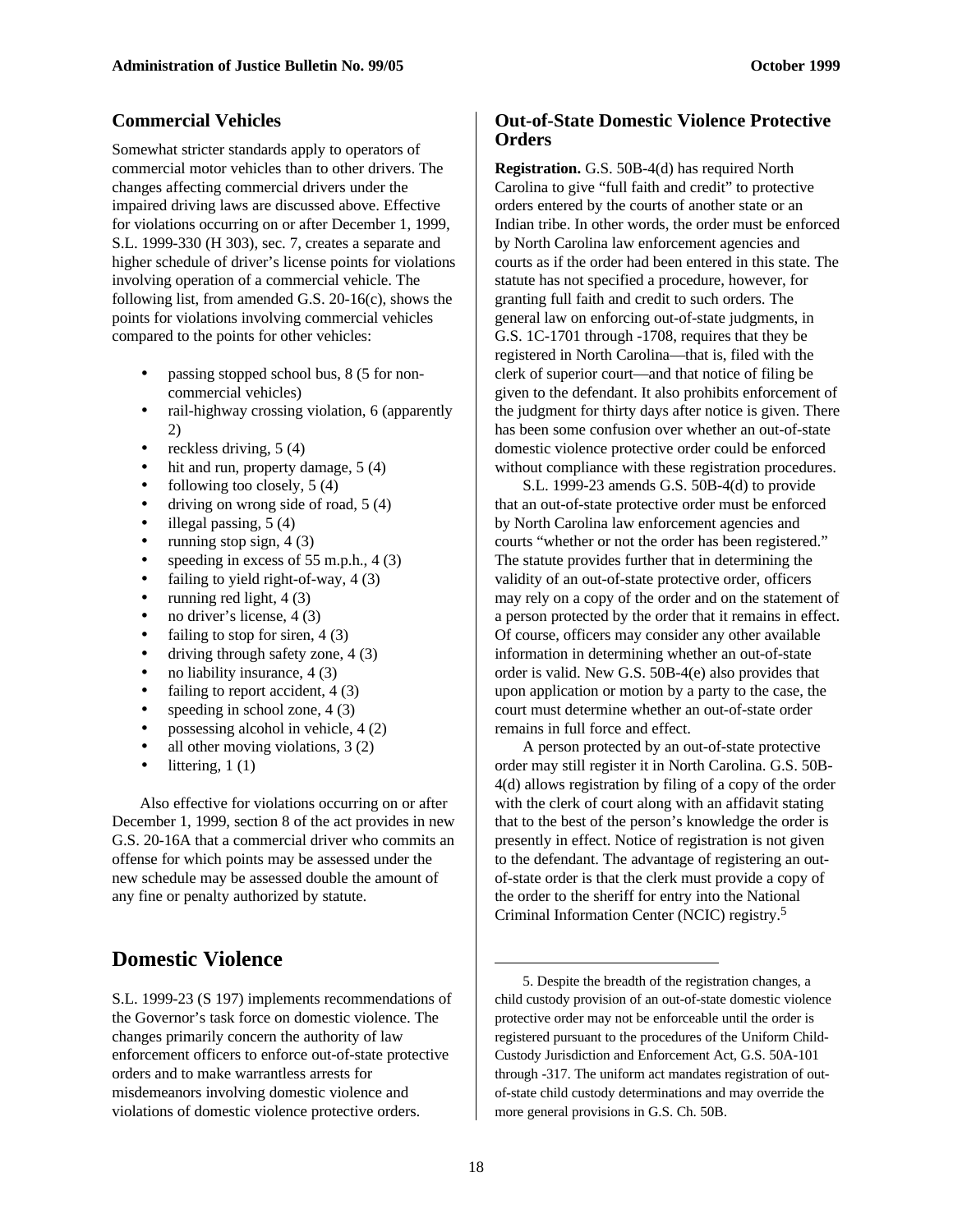The above amendments become effective February 1, 2000, but officers may be able to enforce out-of-state protective orders, without awaiting registration, as early as December 1, 1999. In addition to the above amendments, the act amends G.S. 1C-1702 to provide that a domestic violence protective order is not subject to the registration procedures governing out-of-state judgments. This change is effective December 1, 1999, and so it appears to authorize enforcement of out-of-state protective orders, whether or not registered, beginning on that date.

**Criminal Violation of Out-of-State Order.** Effective December 1, 1999, S.L. 1999-23 makes it a crime to violate an out-of-state protective order. Under amended G.S. 50B-4.1(a), a person who knowingly violates in this state a valid out-of-state protective order is guilty of a Class A1 misdemeanor. Previously, the statute applied only to orders entered by the North Carolina courts, so out-of-state orders could be enforced only through contempt proceedings (discussed further below).

Amended G.S. 50B-4.1 also provides that if an officer arrests a person without a warrant for a violation of an out-of-state order, and the person arrested contests the order, the person must promptly be provided with a copy of the information pertaining to the order that appears on the NCIC registry.

#### **Arrests for Domestic Violence Offenses**

**Civil Contempt and Mandatory Arrests.** G.S. 50B-4 has provided two ways to initiate civil contempt proceedings for violations of domestic violence protective orders. First, under G.S. 50B-4(a), a person protected by the order may file a motion with the clerk of superior court for the defendant to be held in contempt. If the clerk finds probable cause that a violation has occurred, the clerk sets a date for a contempt hearing before a district court judge and issues to the defendant an order to appear at the hearing and show cause why he or she should not be held in contempt. This procedure is the customary procedure for holding a defendant in contempt for violation of a civil order.

G.S. 50B-4(b) has contained a second, unusual method of initiating civil contempt proceedings. That section requires a law enforcement officer to arrest a defendant without a warrant if the officer has probable cause to believe that the defendant has violated certain provisions of the order—namely, those excluding the defendant from the residence of a person protected by the order or directing the defendant not to threaten,

abuse, follow, harass, or interfere with that person. Upon arrest, the officer must take the defendant before a magistrate, who sets a date for a contempt hearing before a district court judge and issues a show cause order to the defendant to appear at the hearing. Pretrial release conditions must be set, but only by a judge within the first 48 hours after arrest.

In 1997 the General Assembly added G.S. 50B-4.1, which made it a crime to violate a domestic violence protective order. Thus, a third mechanism became available for enforcing a protective order namely, charging the defendant with the crime of violating the order.

S.L. 1999-23 repeals the second mechanism for enforcing a protective order, leaving the following two procedures only:

- 1. A person protected by the order may use the customary contempt procedure of filing a motion for contempt with the clerk of superior court, who then sends notice to the defendant to appear at a contempt hearing; or
- 2. The defendant may be charged with the crime of violating the protective order.

As under prior law, *officers still must make a warrantless arrest* of a defendant for violating certain provisions of a protective order (those discussed above prohibiting the defendant from the residence and from interfering with a person protected by the order). But, the mandatory arrest provisions, which formerly applied to arrests for purposes of civil contempt proceedings, have been transferred to G.S. 50B-4.1. Therefore, they come into play when officers charge a person with the crime of violating a protective order.

The mandatory arrest provisions in G.S. 50B-4.1 become effective December 1, 1999. The procedure requiring officers to arrest a person for purposes of civil contempt proceedings is repealed effective February 1, 2000, but as a practical matter that procedure is unnecessary beginning December 1, 1999.

**Warrantless Arrests.** G.S. 15A-401(b) has allowed officers in some instances to arrest a person without a warrant for misdemeanors committed out of their presence. (Officers also have the authority to make warrantless arrests for misdemeanors committed in their presence and for felonies committed in or out of their presence.) Officers have had the authority to make a warrantless arrest for, among other misdemeanors, violations of G.S. 14-33(a) (assault), G.S. 14-33(c)(1) (assault inflicting serious injury or with a deadly weapon), and G.S.  $14-33(c)(2)$  (assault on a female) if the defendant and victim are or were married or are or were living together as if married.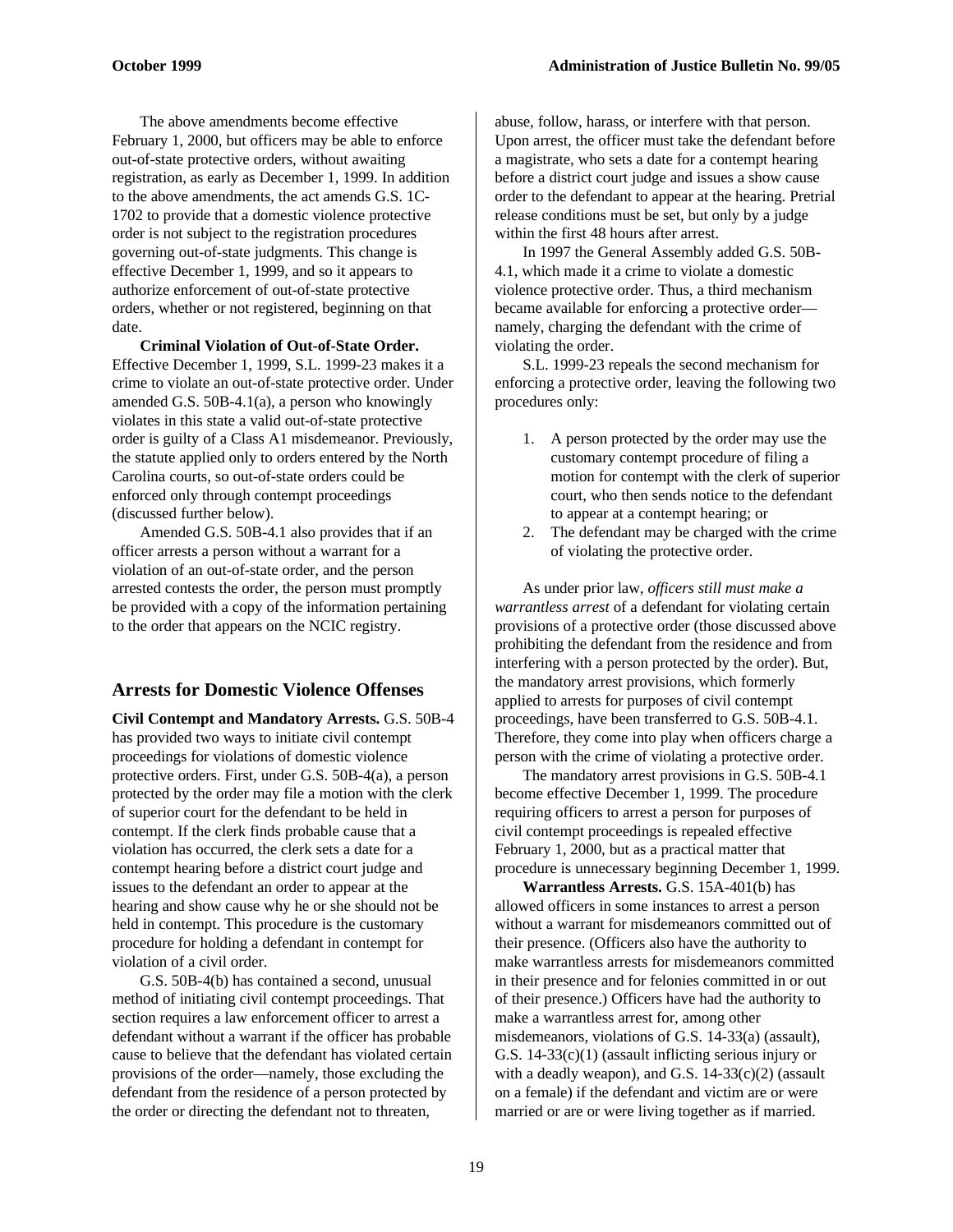Effective December 1, 1999, S.L. 1999-23 expands this authority in three respects. Under amended G.S. 15A-401(b), officers may make a warrantless arrest for:

- any of the above assault offenses if the defendant and victim have a "personal relationship" as defined in G.S. 50B-1, which includes six different types of relationships, not just marriage or marriage-like relationships;
- violations of G.S. 14-34 (assault by pointing a gun) if the defendant and victim have a personal relationship as defined in G.S. 50B-1; and
- the criminal offense of violating a protective order under G.S. 50B-4.1, which may involve a violation of any provision of the order, not just those violations for which arrest is mandatory, discussed above.

#### **New Domestic Violence Offenses**

Last, S.L. 1999-23 creates a new offense involving false representations regarding domestic violence protective orders. Effective for offenses committed on or after December 1, 1999, new G.S. 50B-4.2 provides that a person is guilty of a Class 2 misdemeanor if he or she

- 1. knowingly makes a false statement
- 2. to a law enforcement agency or officer
- 3. that a domestic violence protective order entered by the courts of this state or another state or Indian tribe
- 4. remains in effect.

#### **Domestic Violence Commission**

Effective July 1, 1999, section 24.2 of S.L. 1999-237 (H 168) establishes a permanent Domestic Violence Commission to assess statewide needs related to domestic violence, assure that necessary services, policies, and programs are provided, and coordinate and collaborate with the North Carolina Council for Women in strengthening domestic violence programs. The Commission consists of 39 members appointed by the Governor, Senate, and House. It also includes the heads of various state departments that may have some role in addressing domestic violence.

# **Capital Cases**

Only one act addresses capital cases, and it has a limited impact. First, effective for executions scheduled on or after August 4, 1999, S.L. 1999-358 (S 365) amends G.S. 15-194 to provide that the Secretary of Correction, rather than the warden at Central Prison in Raleigh, is responsible for setting execution dates and notifying interested parties of such dates. The act also provides that the execution date must be from thirty to sixty days, rather than from thirty to forty-five days, after the Secretary receives notice to schedule the date.

Second, the act states that it shall be the policy of the Department of Correction to prohibit death row inmates from contacting surviving family members of a victim without the written consent of those family members. The act states that the term "contact" includes arranging for a third party to forward communications from the inmate to the family members. This part of the act, which does not revise or enact any statute, is also effective August 4, 1999.

# **Juveniles**

#### **Delinquency Proceedings**

**Appeal from Transfer Order.** S.L. 1999-309 (S 310) amends G.S. 7B-2603 to provide that notice of appeal from an order transferring a juvenile's case to superior court for trial as an adult must be given in open court at the time of the hearing or in writing within ten days after entry of the order (instead of ten days after the transfer hearing). Determining the time of entry of a transfer order for purposes of appeal is governed by Rule 58 of the North Carolina Rules of Civil Procedure. This change applies to actions filed on or after October 1, 1999.

As under the previous version of G.S. 7B-2603, which took effect July 1, 1999, an appeal of a transfer order is to the superior court and then, if the order is upheld and the juvenile is convicted, to the court of appeals. S.L. 1999-423 (H 1216), sec. 2, makes one further change to the statute, effective July 1, 1999. It deletes from G.S. 7B-2603(a) the statement that if a juvenile fails to appeal a transfer order to superior court, he or she may not raise the issue of transfer to the court of appeals until final disposition of the matter in superior court.

This provision implied that a juvenile could appeal to the court of appeals before final disposition in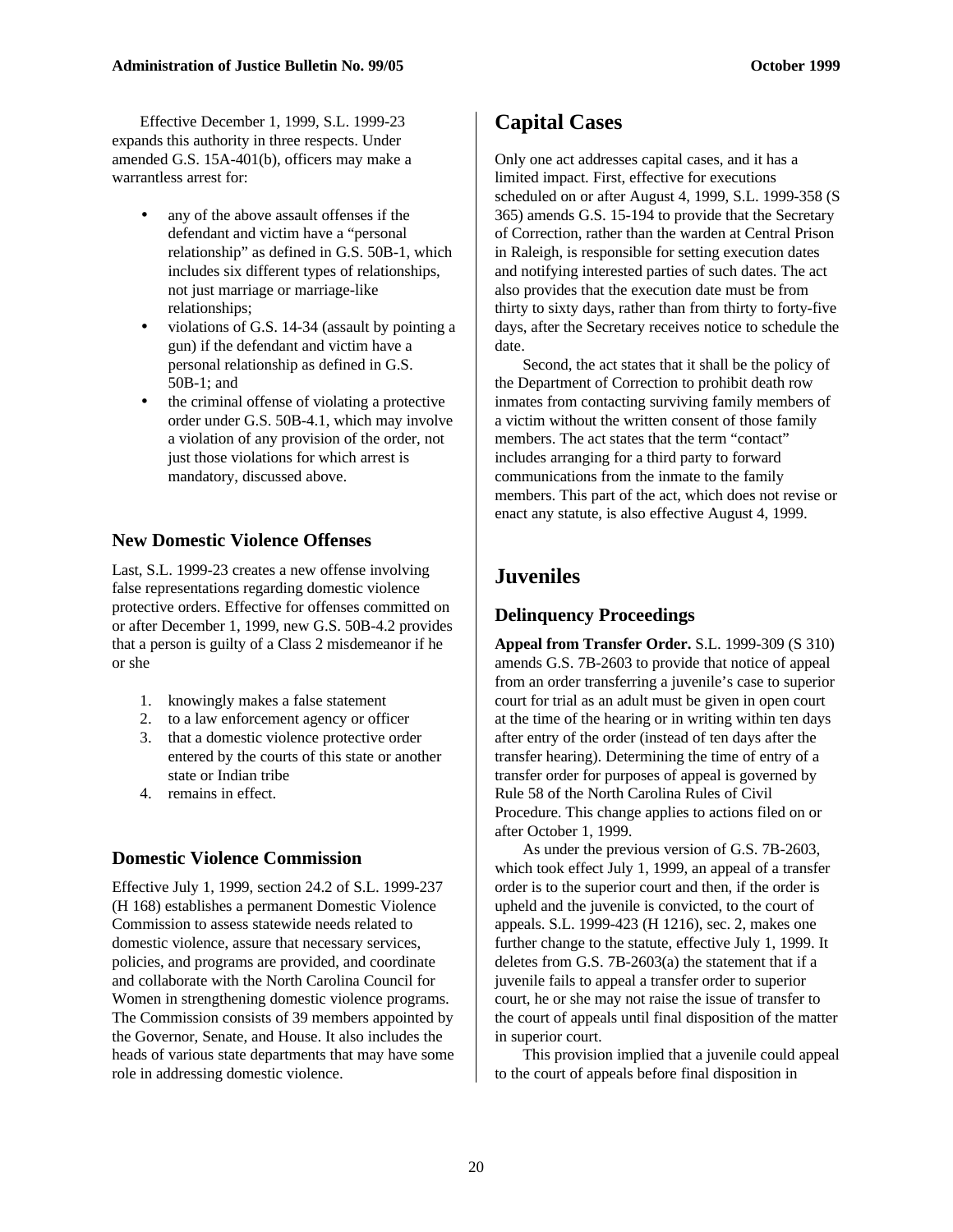superior court if he or she properly raised the issue in superior court, which was inconsistent with explicit language stating that the superior court's decision upholding transfer could not be appealed until final disposition. The provision also could have been interpreted as allowing a juvenile to appeal a transfer decision to the court of appeals after final disposition in superior court even if the juvenile failed to raise the issue in superior court. Now that the provision has been deleted, it appears under general principles of appellate review that a juvenile must timely appeal a district court transfer decision to superior court to preserve the issue for review by the court of appeals (after final disposition in superior court).

**Nonsecure Custody.** G.S. 7B-1905(a) provides that when the court places a juvenile alleged to be delinquent or undisciplined in nonsecure custody, it must place the juvenile with a relative if the relative is willing and able to provide proper care and supervision. As amended by section 14 of S.L. 1999- 423 (H 1216) (effective July 1, 1999), the statute provides an exception to that requirement if the court finds that placement with the relative would be contrary to the juvenile's best interests.

**Predisposition Reports.** S.L. 1999-423 (H 1216), sec. 13, restores a provision from prior law relating to the timing of predisposition reports, which had not been included in the new Juvenile Code. Effective July 1, 1999, the act amends G.S. 7B-2413 to provide that when a juvenile is alleged to be delinquent or undisciplined, no predisposition report or risk and needs assessment may be done before an adjudication that the juvenile is within the juvenile jurisdiction of the court—that is, before the juvenile has been adjudicated delinquent or undisciplined—unless the juvenile or the juvenile's parent, guardian, custodian, or attorney files a written statement with the court counselor permitting such a report or assessment.

**Community Service for Level 2 Dispositions.** Effective for acts committed on or after July 1, 1999, S.L. 1999-444 (H 661) amends one of the Level 2 dispositions described in G.S. 7B-2506 for delinquent juveniles. Amended G.S. 7B-2506(23) authorizes the court to order the juvenile to perform up to 200 hours of supervised community service; previously, that section required at least 100 but not more than 200 hours of community service.

**Registration of Juvenile Sex Offenders.** The changes to these requirements are discussed below under Collateral Consequences.

#### **Abuse, Neglect, and Dependency Proceedings**

This part discusses changes concerning abuse, neglect, and dependency proceedings only to the extent they may have some bearing on criminal cases; it is not intended to be a complete review of the legislation in this area.

**Records and Mental Health Evaluations of Alleged Abusers.** S.L. 1999-318 (H 1159) amends G.S. 7B-302(d1) to require the county department of social services, whenever a juvenile is removed from the home because of physical abuse, to conduct a thorough review of the abuser's background. The review must include a check of the person's criminal history and of available mental health records. In obtaining access to mental health records, social services directors may be able to rely on existing wording in G.S. 7B-302(e), which authorizes directors to obtain information needed to perform "any duties" related to the investigation of abuse, neglect, or dependency reports or to the provision of or arrangement for protective services.

Amended G.S. 7B-302(d1) provides further that if the director's review reveals that the alleged abuser has a history of violent behavior against people, the director must petition the court to order the alleged abuser to submit to a complete mental health evaluation by a licensed psychologist or psychiatrist. Under amended G.S. 7B-503, the court must rule on the petition before returning the child to a home where the alleged abuser is or has been present. If the court finds that the alleged abuser has a history of violent behavior against people, the court must order the alleged abuser to submit to a complete mental health evaluation and may order the alleged abuser to pay the cost of the evaluation. Amended G.S. 7B-506 provides that in determining whether the juvenile's continued nonsecure custody is warranted, the court must consider the opinion of the mental health professional who performed the evaluation.

The results of the mental health evaluation must be included in the evaluation the social services director prepares pursuant to G.S. 7B-304 for presentation to the court following adjudication. In addition, at disposition under G.S. 7B-903 or G.S. 7B-1003 (disposition pending appeal), if the court finds that the juvenile suffered physical abuse and that the responsible individual has a history of violent behavior against people, the court must consider the opinion of the mental health professional who performed the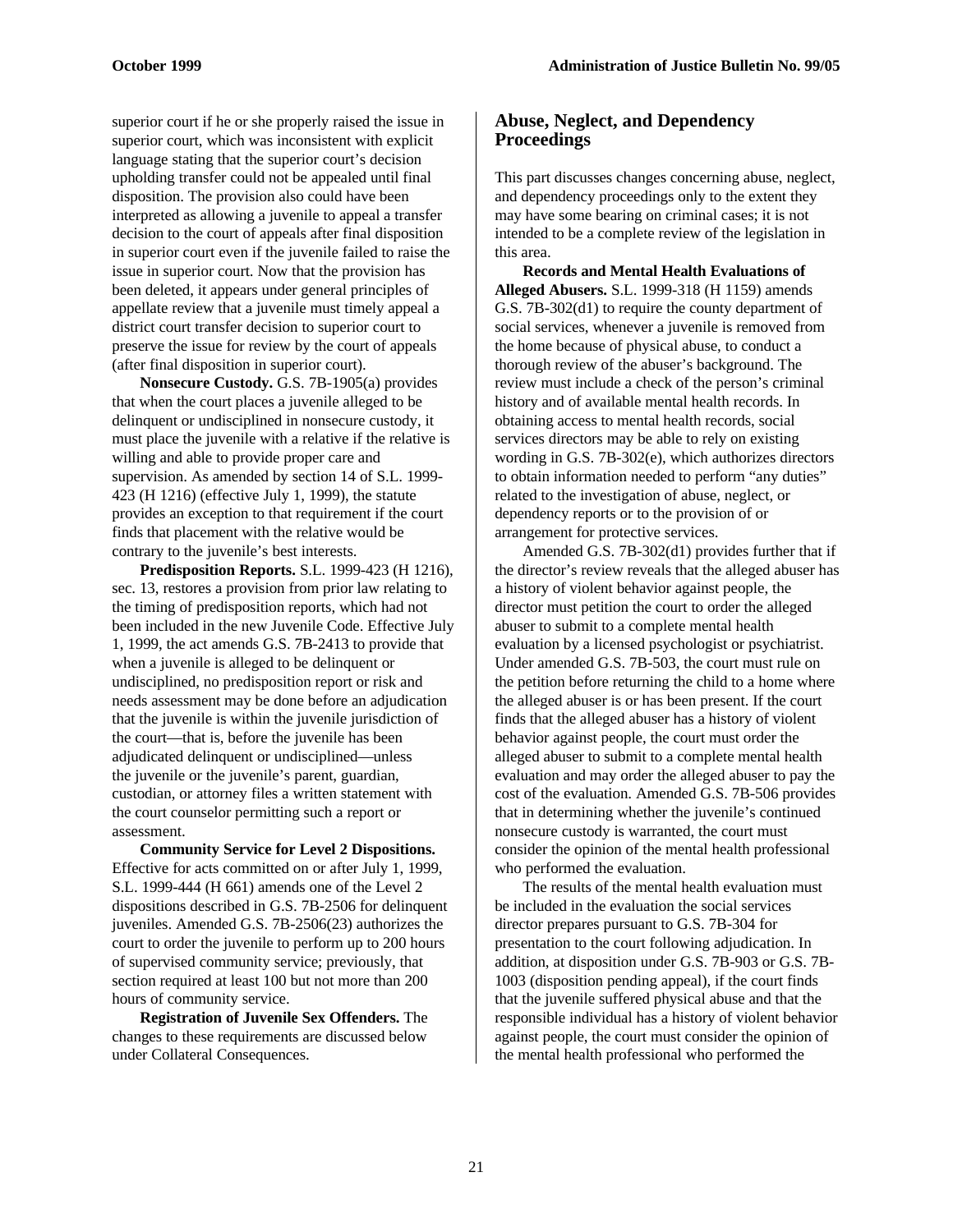evaluation before returning the juvenile to that person's custody. The act applies to petitions filed on or after October 1, 1999.

**Access to Records by Guardian Ad Litem.** G.S. 7B-601 provides for the court appointment of guardians ad litem to represent children alleged to be abused, neglected, or dependent. Effective August 10, 1999, S.L. 1999-432 (S 25) amends G.S. 7B-601 to authorize the guardian ad litem to obtain any information or reports (except those protected by the attorney-client privilege or federal law), whether or not confidential, that may in the guardian ad litem's opinion be relevant to the case. Previously, the guardian ad litem had this authority only if the court specifically granted it in the order appointing the guardian ad litem.

Under the amended statute, the guardian ad litem's responsibilities include (1) conducting follow-up investigations to ensure that court orders are being properly executed and (2) reporting to the court when the needs of the juvenile are not being met. The guardian ad litem's appointment continues until a permanent plan has been achieved for the juvenile and approved by the court.

**Court-Ordered Treatment of Parents and Others.** G.S. 7B-904 describes the court's authority at a dispositional or subsequent hearing in an abuse, neglect, or dependency proceeding to require parents to do specified things, such as undergo psychiatric, psychological, or other treatment or counseling to remedy behaviors that contributed to the juvenile's adjudication or removal from that person's custody. Effective for petitions filed on or after October 1, 1999, S.L. 1999-318 (H 1159) rewrites the section to give the court most of the same authority in relation to the juvenile's guardian, custodian, or stepparent, an adult member of the juvenile's household, or an adult relative entrusted with the juvenile's care.

## **Sentencing**

#### **Sentencing Services (Community Penalties)**

**Background.** The Community Penalties Program was established in 1983, primarily to stem the growth of the state's prison population. The statewide program has involved a number of local programs, mostly private nonprofit organizations that operate under contracts with the Administrative Office of the Courts (AOC). Currently, the program serves all counties.

The function of local community penalties programs has been to conduct investigations before conviction to determine a defendant's suitability for sanctions other than (and sometimes in conjunction with) imprisonment. The programs select defendants for this service based on their likelihood of receiving substantial prison time without it. The local programs explore options such as restitution to the crime victim, community service, and various kinds of treatment and supervision for the defendant. They then prepare a report of their investigation, with recommendations that the sentencing judge may accept or reject. In most instances, the defendant has also been free to present or not present the report to the court.

S.L. 1999-306 (H 331) makes several changes to the Community Penalties Program (described in G.S. 7A-770 through -777), including changing the name to the Sentencing Services Program. The same local programs will continue to prepare plans, which will be known as sentencing services plans, and to arrange for services recommended by the plans, but subject to the procedures described below. The purpose statement, in G.S. 7A-770, is also revised to emphasize the role of sentencing services in meeting the needs of sentencing judges. Amended G.S. 7A-770 provides that the statewide program includes local programs "that can provide judges and other court officials with information about local correctional programs that are appropriate for offenders who require a comprehensive sentencing plan that combines punishment, control, and rehabilitation services." Except as otherwise noted, the act applies to plans requested on or after January 1, 2000.

**Eligibility for Plan.** A defendant must meet the criteria in revised G.S. 7A-773 to be eligible for a program's services. Most importantly, the defendant must be charged with or offered a plea for a felony offense for which the class of offense and prior record level authorizes, but does not require, the court to impose an active punishment. This group does not differ significantly from those people previously targeted by community penalties programs.

**Preparation of Plan Before Determination of Guilt.** New G.S. 7A-773.1 sets forth the new rules on requesting plans, which represent a departure from previous practice. Before a determination of guilt (either a guilty verdict or acceptance of a guilty plea), the defendant, prosecutor, or presiding judge may request a sentencing plan in cases meeting the criteria in G.S. 7A-773—generally, cases in which the person is charged with or has been offered a plea for a felony offense. A judge also may request a plan for a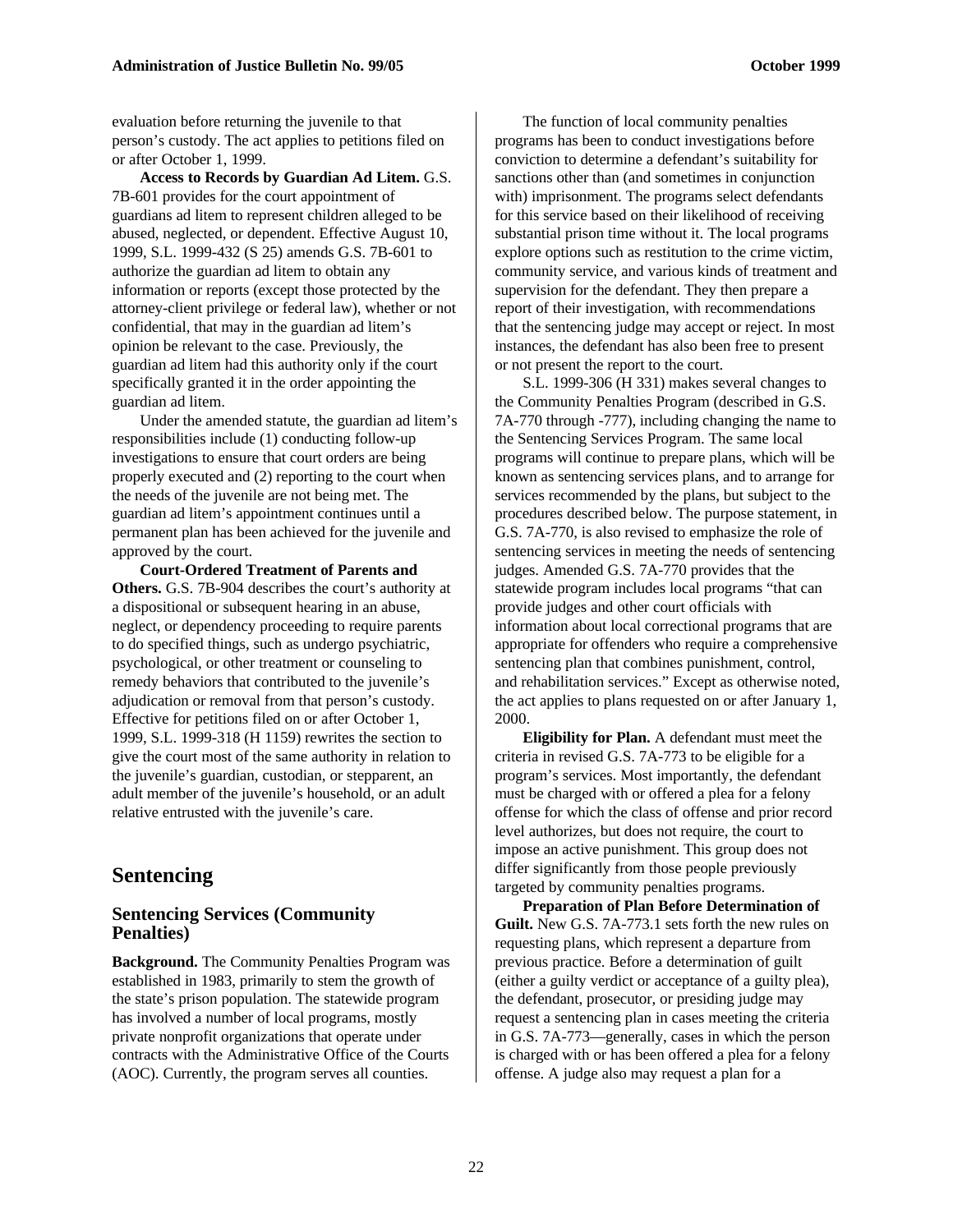defendant who is charged with a Class A1 or Class 1 misdemeanor and who is in prior conviction level III (five or more prior convictions).

The defendant may decline to participate in the preparation of a sentencing plan within a reasonable time after a request for a plan. The time allowed for the defendant to exercise this option is determined by each local program. (Under amended G.S. 7A-774, each local program must prepare a plan for its own operation, which should address this and other issues left open by the legislation. The local plan must be updated annually and submitted to the senior resident judge for his or her advice and approval; however, under amended G.S. 7A-772, the director of the AOC may award grants to a local program even without judicial endorsement of the program's plan of operations.)

If the defendant declines to participate in the preparation of a sentencing plan, no plan may be prepared or presented to the court prior to a determination of guilt. The defendant's decision not to participate must be in writing and filed with the court.

**Preparation of Plan After Determination of Guilt.** After a determination of guilt but before sentencing, the presiding judge may request a sentencing plan in cases meeting the criteria in G.S. 7A-773 or in those misdemeanor cases described above. The statutes do not authorize the defendant or prosecutor to request a plan at this stage.

Further, the statutes do not contain any opt-out provision. Thus, after a determination of guilt, the sentencing program may prepare a sentencing plan at a judge's request whether or not the defendant wishes to participate. Under the Fifth Amendment privilege against self-incrimination, however, a defendant still would appear to have the right to decline to provide information that could adversely affect his or her sentence or create the possibility of further prosecution. *See Mitchell v. United States,* 526 U.S. 314, 119 S. Ct. 1307, 143 L. Ed. 2d 424 (1999) (defendant's guilty plea does not waive Fifth Amendment privilege against self-incrimination at sentencing).

**Presentation of Plan.** Perhaps the most important change in the program, in new G.S. 7A-773.1(b), is that once a sentencing plan has been prepared, it must be presented to the court, the prosecutor, and the defendant. The statute qualifies this mandate by providing that presentation shall be "in an appropriate manner." The qualifying language suggests that the timing of presentation depends on the plan of operation adopted by each local program (discussed above). New

G.S. 7A-773.1 also states that "no information obtained in the course of preparing a sentencing plan may be used by the State for the purpose of establishing guilt."

**Contents of Plan.** New G.S. 7A-773.1(c) allows the sentencing plan to include recommendations for use of any available treatment or correctional resources, unless the sentencing judge instructs otherwise. The plan also may report that no intermediate punishment is appropriate. Such a statement may mean only that appropriate resources, such as a suitable treatment program, are not currently available for the defendant. (Under G.S. 15A-1340.11(6), an intermediate punishment is defined as probation with at least one of the listed conditions—for example, assignment to a residential program.)

**Miscellaneous.** Under amended G.S. 15A-1340.14(f), the prosecution must provide, upon request of the sentencing services program, any criminal record information it has on a person for whom the program has been requested to provide a sentencing services plan.

To constitute an intermediate punishment, a sentence imposed pursuant to a sentencing services plan must, like any other intermediate punishment, include probation with one of the conditions listed in G.S. 15A-1340.11(6). The act deletes from that section the provision automatically making any sentence imposed pursuant to such a plan an intermediate punishment. This change applies to offenses committed on or after January 1, 2000.

Last, the act amends G.S. 7A-773 and -774 to delete the provisions requiring sentencing services programs to monitor the progress of defendants under plans accepted by the court. If the plan results in a probationary sentence, the responsibility for monitoring conditions of probation lies with the state's probation officers.

#### **Other Sentencing Changes**

**Bullet-Proof Vests.** Effective for offenses committed on or after December 1, 1999, S.L. 1999-263 (S 1011) requires an enhanced sentence if a person commits a felony while wearing or having in his or her immediate possession a bullet-proof vest. New G.S. 15A-1340.16C provides that in such circumstances the person is guilty of a felony one class higher than the underlying felony for which the person was convicted. The enhancement does not apply if evidence that the person possessed a bullet-proof vest is needed to prove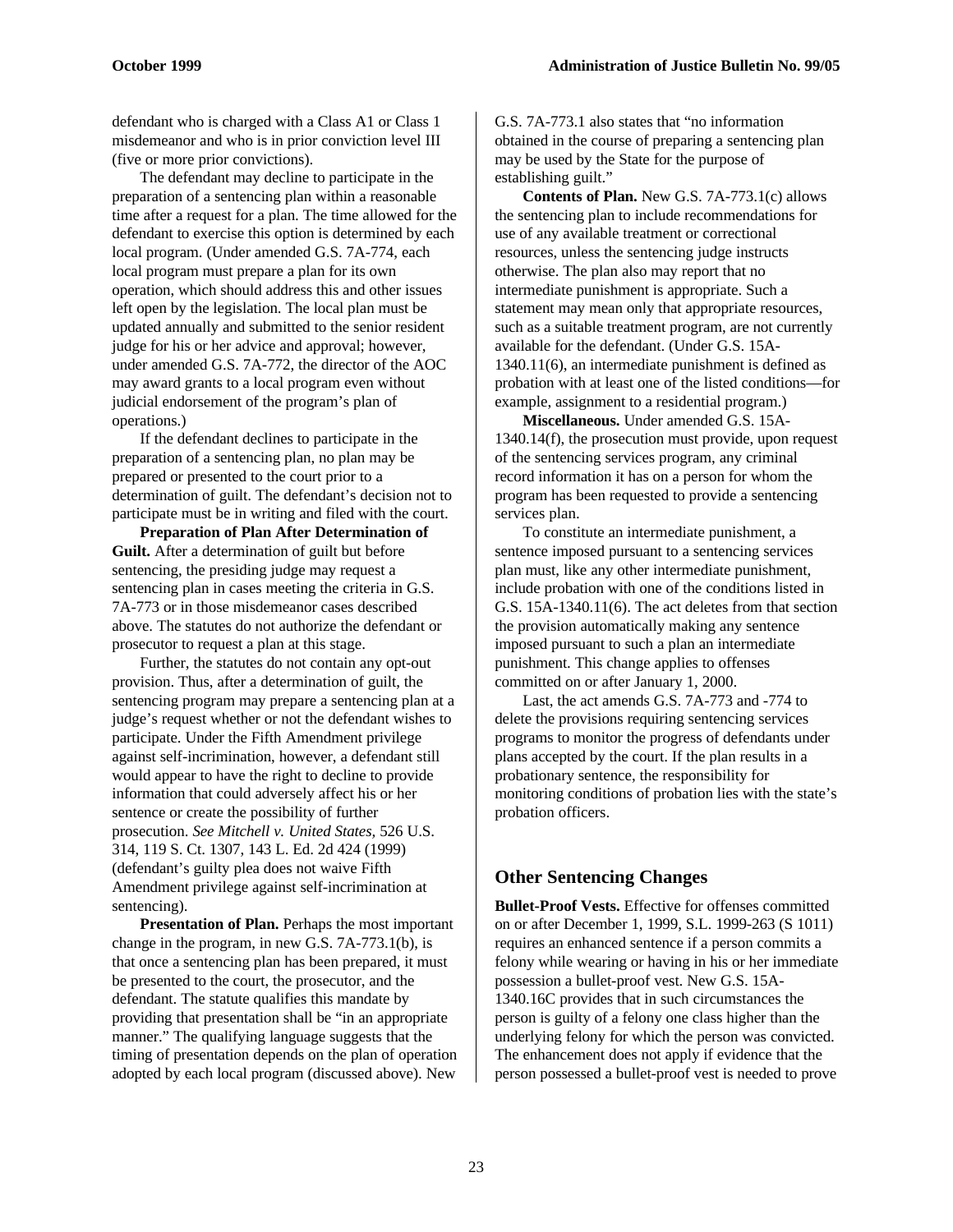an element of the underlying felony.<sup>6</sup> Nor does it apply to law-enforcement officers.

The statute apparently leaves to the sentencing judge the determination of whether the bullet-proof vest enhancement applies. A recent U.S. Supreme Court decision raises serious questions, however, about treating such an enhancement as a sentencing matter rather than as an offense element. In *Jones v. United States,* 526 U.S. 227, 119 S. Ct. 1215, 143 L. Ed. 2d 311 (1999), the Court considered a federal statute authorizing a sentence of up to 15 years for carjacking, up to 25 years for carjacking resulting in serious injury, and up to life for carjacking resulting in death. The Court concluded that Congress intended to create three separate offenses—one for each punishment level. Thus, to obtain one of the greater punishments, the prosecution had to charge all of the elements of the offense, including serious injury or death, and had to prove those elements beyond a reasonable doubt.

The Court rejected the government's argument that the judge could impose the enhanced punishments upon finding serious injury or death by a preponderance of the evidence. The Court noted that such an interpretation of the statute raised serious constitutional concerns, stating:

> "[U]nder the Due Process Clause of the Fifth Amendment and the notice and jury trial guarantees of the Sixth Amendment, any fact (other than prior conviction) that increases the maximum penalty for a crime must be charged in an indictment, submitted to a jury, and proven beyond a reasonable doubt." 119 S. Ct. at 1224 n.6.

The Court ultimately did not address the constitutionality of the statute, however, basing its decision on its interpretation of Congressional intent.

If wearing a bullet-proof vest during commission of a felony is considered an offense element—and under the reasoning of *Jones* it may well be—then it too would have to be charged by indictment, submitted

 $\overline{a}$ 

6. A similar exception applies to the sentencing enhancement in G.S. 15A-1340.16A for use of a firearm in the commission of a Class A through E felony. For a discussion of cases interpreting that exception, *see* Robert L. Farb, Appellate Cases: Structured Sentencing Act and Firearm Enhancement (last modified Sept. 1999) http://ncinfo.iog.unc.edu/programs/crimlaw/faculty.htm; JOHN RUBIN & BEN F. LOEB, JR., PUNISHMENTS FOR NORTH CAROLINA CRIMES AND MOTOR VEHICLE OFFENSES 11–12 (Institute of Government, 1999). The discussion that follows concerning *Jones v. United States* may also bear on the procedures for imposing the firearm enhancement.

to a jury, and proven beyond a reasonable doubt. An enhanced sentence could not be imposed merely upon a finding by a judge at sentencing.

**Use of Prior Misdemeanor Convictions in Felony Sentencing.** Under structured sentencing, the judge's sentencing choices in a felony case depend on the seriousness of the offense of conviction and the defendant's prior criminal record. S.L. 1999-408 (H 328), sec. 3, clarifies the number of points assigned to prior misdemeanor convictions under G.S. 15A-1340.14(b). The amendment makes clear that

- one point is assigned to each prior conviction of a Class A1 or Class 1 nontraffic misdemeanor;
- one point is assigned to each prior conviction of impaired driving (G.S. 20-138.1), impaired driving in a commercial vehicle (G.S. 20- 138.2), and misdemeanor death by vehicle (G.S. 20-141.4(a2)); and
- no points are assigned for any other misdemeanor traffic offense under G.S. Chapter 20.

The existing section said the same thing but not as clearly.

**Drug Treatment Court.** The Drug Treatment Court Act (G.S. 7A-790 through -801) was enacted in 1995 to encourage the establishment of drug treatment court programs, which seek to address the underlying drug abuse problems of defendants. Effective July 14, 1999, S.L. 1999-298 (S 852) amends two statutes in recognition that participants in such a program may be placed on probation either before or after conviction. New G.S. 15A-1341(a2) provides that a person may be placed on probation if the court finds that the defendant has entered into a deferred prosecution agreement for purposes of participating in a drug treatment court program. If the defendant successfully completes the program, the charges are dismissed. New G.S. 15A-1343(b1) allows participation in and completion of a drug treatment court program as a condition of probation after conviction of a crime.

Even without passage of this legislation, existing law (G.S. 15A-1341(a1) and 15A-1343(a)) appeared to allow use of drug treatment court as part of a deferred prosecution or as a condition of probation.

# **Collateral Consequences**

This part discusses legislation concerning the collateral consequences of a criminal conviction—that is, those legal consequences that flow from a conviction but are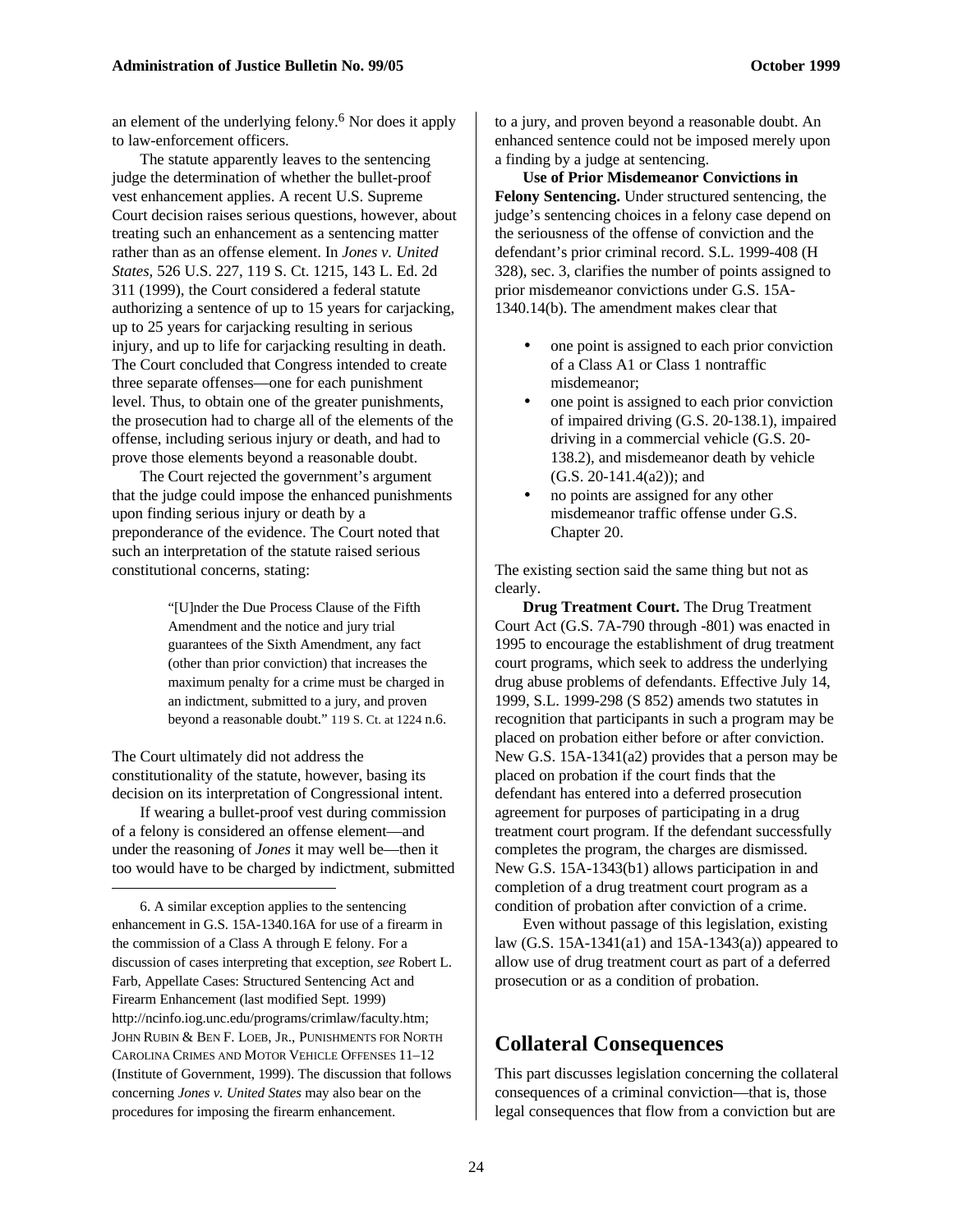not necessarily imposed by the court at the time of sentencing in the criminal case. (Some collateral consequences are discussed above under Explosives and Firearms and Offenses Concerning Schools.)

**Sex Offender Registration.** Effective for offenses committed on or after December 1, 1999, S.L. 1999- 363 (S 331) modifies the sex offender registration laws. Under those laws, a person with a "reportable conviction" as defined in G.S. 14-208.6(4), which covers certain sex offenses and certain offenses against minors, must register with the sheriff of the county in which the person resides. The act amends that statute to include within the definition of "reportable conviction" solicitation and conspiracy to commit the listed offenses and aiding and abetting any of the listed offenses.<sup>7</sup> Previously, the definition covered only completed offenses and attempts. The amended statute also provides that a final conviction of aiding and abetting is to be treated as a reportable conviction only if the sentencing court finds that registration of the person would further the purposes of the registration laws.

The act makes similar changes to the juvenile sex offender registration laws. Those laws, which took effect October 1, 1999, provide that a court may require a juvenile to register if adjudicated delinquent of certain offenses (first- or second-degree rape, firstor second-degree sex offense, or attempted rape or sex offense). Effective for offenses committed on or after December 1, 1999, the act expands the list of offenses potentially requiring registration by including conspiracy, solicitation, and aiding and abetting as well as completed and attempted offenses.

**Succession Rights of Slayer.** S.L. 1999-296 (S 176) modifies the laws dealing with the succession rights of "slayers," which bar a person convicted of a willful and unlawful killing of another person from acquiring any property from that person's estate. The amendments to G.S. 31A-4 do not change this general rule but modify the succession rights of others, such as children of slayers. The act applies to the estates of persons who die on or after October 1, 1999.

# **Victims' Rights**

-

**Compensation.** The Crime Victims' Compensation Act, G.S. Chapter 15B, enacted in 1983, created a Crime Victim's Compensation Commission to compensate crime victims for economic losses caused by crime. S.L. 1999-269 (H 290) amends G.S. 15B-10 to allow the director of the Commission to decide the compensation award if the claim does not exceed \$7,500 (formerly, this limit was \$5,000). When the claim exceeds \$7,500, the director recommends the award amount, and the Commission makes the final decision. This change applies to claims filed on or after July 1, 1999.

The act also amends G.S. 15B-11(b) to allow but not require a claim to be denied if (1) the victim was participating in a nontraffic misdemeanor at the time the victim's injury occurred or (2) the claimant or a victim through whom the claimant is making the claim engaged in contributory misconduct. The Commission may use its discretion in deciding whether to deny a claim on these grounds and in doing so may consider whether the misdemeanor or contributory misconduct proximately caused the injury.

Formerly, G.S. 15B-11(a)(6) allowed no discretion in this situation. The Commission was compelled to deny claims in which the victim was participating in a nontraffic misdemeanor of any type at the time of the injury. For example, because cohabitation (living with a person of the opposite sex as if married) is a misdemeanor under G.S. 14-184, the former provision could be interpreted as requiring denial of a claim in which a victim was assaulted or murdered by a person with whom he or she was cohabiting at the time. The legislation leaves unchanged the provision in G.S.  $15B-11(a)(6)$  requiring denial of a claim if the victim was participating in a *felony* at the time of the injury.

The change regarding victims engaged in misdemeanors or other misconduct applies to claims filed or pending on or after July 1, 1999. For claims denied before that date on the basis that the victim was participating in a nontraffic misdemeanor at the time of the injury, the Commission must reconsider the claim upon written request by the claimant. This written request must be received within two years of the crime on which the claim is based.

**Crime Victims' Rights Act.** G.S. 15A-839 and -840 provide that the Crime Victims' Rights Act does not create any claim for damages against the state or any county or municipality; further, the failure to provide a right or service under the Crime Victims' Rights Act generally may not be used as a ground for relief in any criminal or civil case. Effective July 1, 1999, the date most provisions of the Crime Victims' Rights Act became effective, S.L. 1999-169 (H 975) amends these two statutes to clarify that they also bar

<sup>7.</sup> The act also expands the definition of "offense against a minor." Previously, a conviction for an offense against a minor was subject to the registration laws only if the person committing the offense was not the minor's parent or legal custodian. Under the revised definition, the term continues to exclude acts committed by a parent but not acts committed by a legal custodian.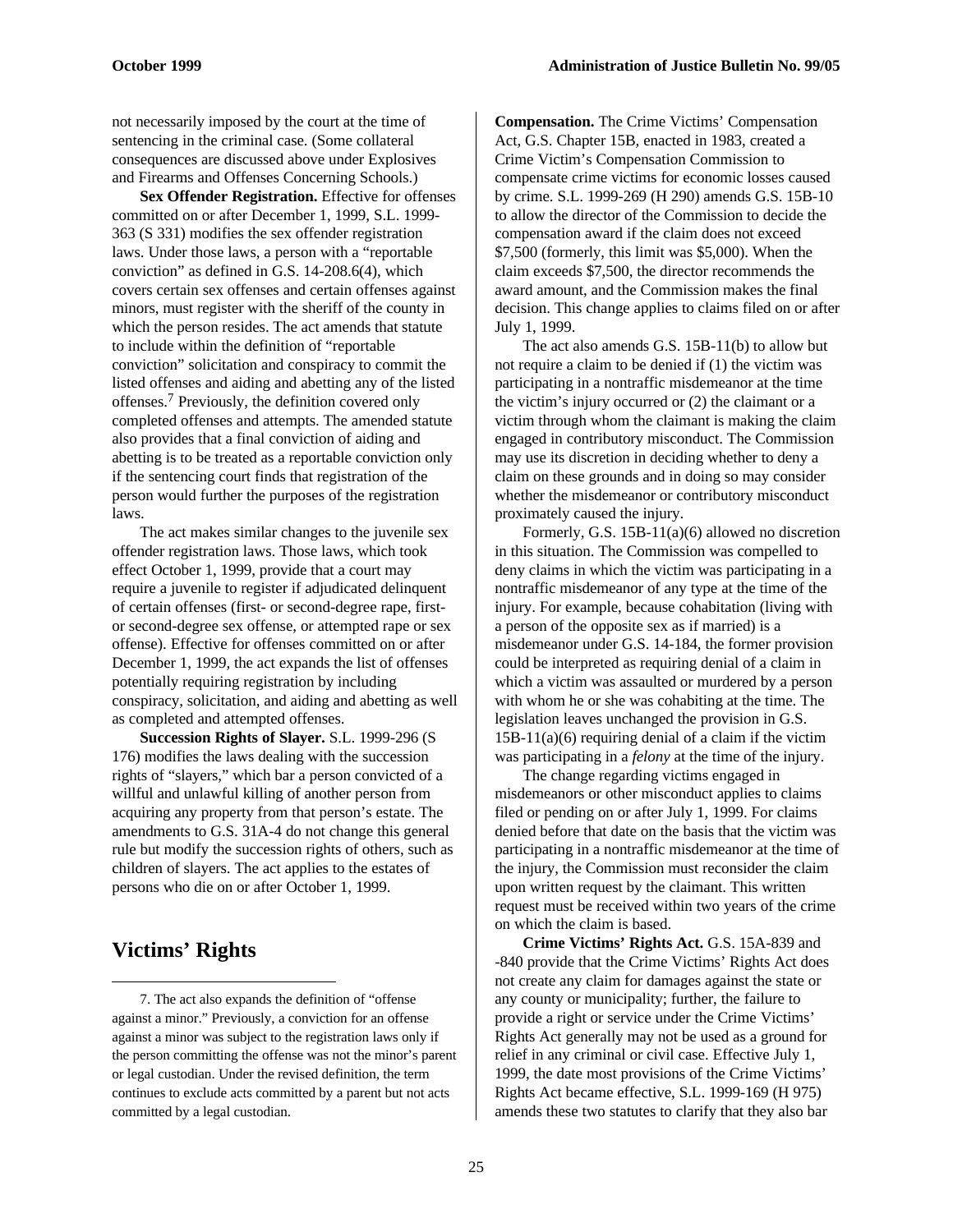claims concerning the adequacy of services provided through the Statewide Automated Victim Assistance and Notification System (SAVAN), a computerized system for keeping victims informed of developments in their cases.

# **Court Administration**

#### **Futures Commission Recommendations**

In 1997 the Commission on the Future of Courts and Justice in North Carolina (Futures Commission) released its report on reorganizing the North Carolina court system. The Commission, appointed by former Chief Justice James Exum in 1994, recommended sweeping changes to the structure and operation of the courts. This session, two bills based on the Commission's recommendations were passed, discussed below.

**State Judicial Council.** Effective January 1, 2000, S.L. 1999-390 (H 1222) establishes a 17 member State Judicial Council, which includes the Chief Justice, who serves as chair; the Chief Judge of the Court of Appeals; a district attorney, public defender, superior court judge, district court judge, clerk of court, and magistrate; and five attorneys and four nonattorneys.

The Council has several duties under new G.S. 7A-49.5. It must study the entire judicial system and report periodically to the Chief Justice on its findings; advise the Chief Justice on funding priorities and review the proposed budget for the courts each year; make recommendations on salaries and benefits for court officials; and consider any improvements in case management and uses of alternative dispute resolution. It also may recommend changes in district or division lines.

Additionally, the Council must recommend performance standards for all courts and all judicial officials as well as procedures for conducting periodic evaluation of the court system and individual judicial officials and employees. Evaluation of judges must include assessments by other judges, litigants, jurors, and attorneys and a self-assessment by the judge. Summaries of the evaluations must be made available to the public, but the data collected in producing the evaluations is not a public record.

**Division reorganization.** The other bill based on the recommendations of the Futures Commission is S.L. 1999-396 (S 1025). Some background information is necessary to put that bill in context. One of the central recommendations of the Futures Commission was that district and superior courts be merged into a

new circuit court. In addition to consolidation of the subject matter jurisdiction of those courts, the circuit court proposal also would change the geographic area in which each judge serves. Under current law district judges serve in districts (of which there are thirtynine), and superior court judges rotate, or ride circuit, throughout a division composed of several districts. There are currently four divisions for this purpose.

The Futures Commission recommended that circuits be sized somewhere in between districts (the largest of which has seven sparsely populated, rural counties) and divisions (the smallest of which has twenty counties and runs from South Carolina to Virginia). Under its plan a judge generally would hold court in all parts of the circuit over time. It did not recommend any specific boundary lines or circuits, but it did recommend that the state be divided into fourteen to sixteen circuits.

In 1998, the General Assembly enacted legislation (S.L. 1998-212, sec. 16.17A) requesting the Chief Justice to convene a task force of judicial officials to make two recommendations. First, it was to make recommendations to reorganize the superior court division into eight to twelve divisions. Second, it was to recommend the steps necessary to establish pilot programs in up to three of the new judicial divisions to approximate, as closely as possible, the "circuit court" proposed by the Futures Commission. The Chief Justice appointed the task force, and it made several recommendations to the General Assembly. Among other things, it recommended dividing the state into eight divisions for purposes of superior court rotation. It concluded, however, that it could not make recommendations on how to implement the circuit court proposal and declined to recommend any specific action on establishing pilots.

As recommended by the task force, S.L. 1999-396 divides the state into eight judicial divisions. In addition, the act authorizes pilot court management programs. All provisions are effective January 1, 2000.

The Chief Justice may choose up to two of the eight divisions, or portions of a division, to establish pilot programs for the organization and management of the trial courts in that area. In an area designated as a pilot, the Chief Justice is to name a judge to serve as the coordinating judge for the pilot program. That judge must then work within the existing administrative structure to achieve the goals of the pilot program. The legislation requires the coordinating judge, before taking any significant action, to obtain the consent of the senior resident and chief district court judges in the pilot area, the clerks of court, and the district attorneys. The legislation does not specify whether that consent must be unanimous or may be by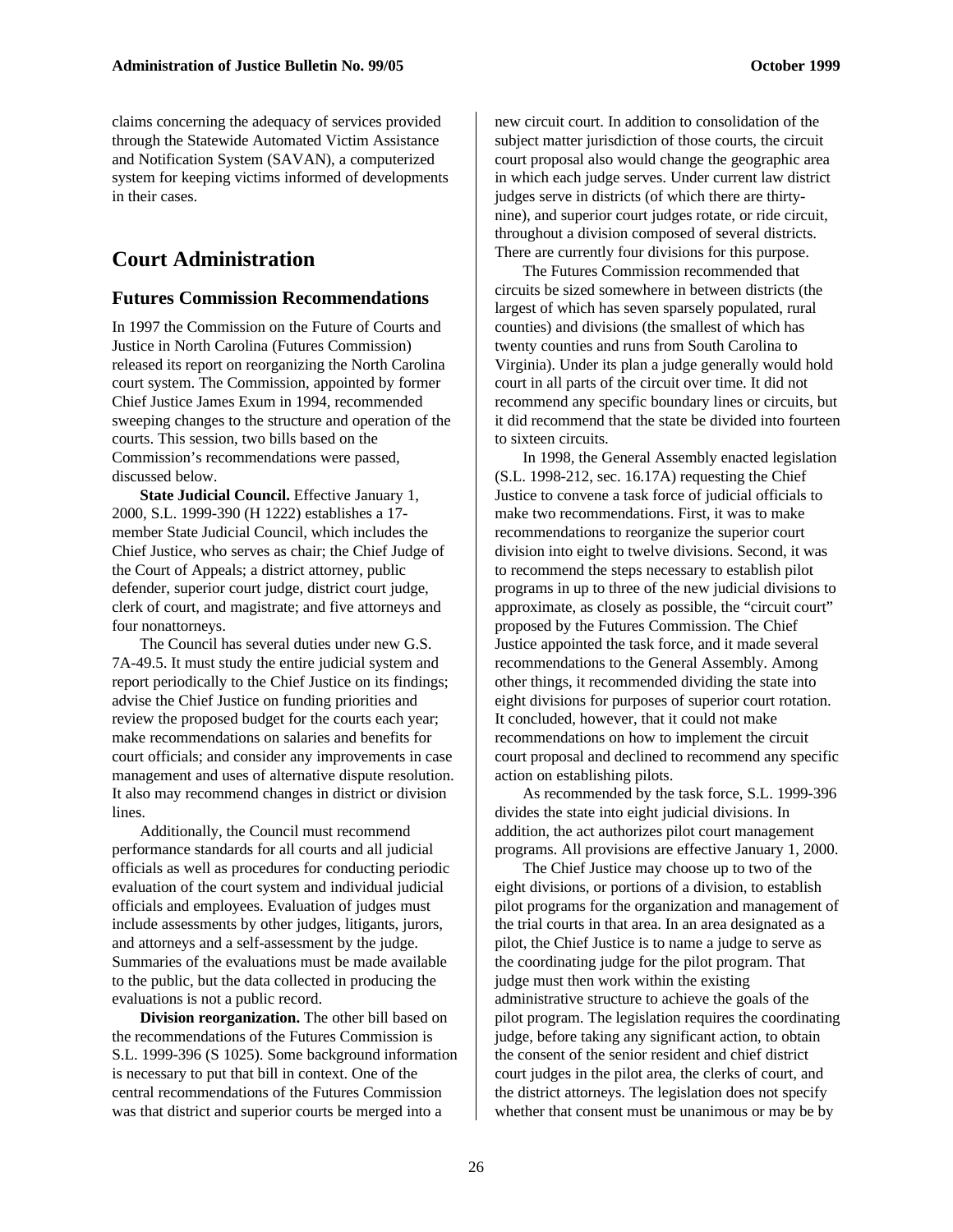simple majority; nor does it specify whether consent from each group is required for all actions. With appropriate consent, the coordinating judge may establish the schedule for all the sessions of court in the pilot area, assign judges, develop calendaring procedures for both criminal and civil court, assign cases to individual judges, establish local rules, and allow judges to hear motions and pretrial proceedings in any county in the pilot area.

The coordinating judge may hire staff and must appoint an advisory council to assist him or her in the conduct of the pilot program. The legislature appropriated \$150,000 to provide staff and other support to the pilot areas. The Chief Justice and Administrative Office of the Courts must report on the pilot programs by March 1, 2002.

#### **Other Administrative Matters**

**Personnel.** The 1999 Appropriations Act, S.L. 1999- 237 (H 168), created the following new positions, effective January 1, 2000, unless otherwise noted:

- one new superior court judge in district 22 and four new special superior court judges (effective October 1, 1999);
- nine new district court judges, one each in districts 2, 5, 13, 15A, 18, 19A, 26, 27A, and 30;
- three new magistrates, one each in Camden, Cumberland, and Union counties;
- nine new assistant district attorneys, one each in districts 5, 12, 13, 15A, 19A, 20, and 26 and two in district 10; and
- four new assistant public defenders.

The General Assembly also authorized eleven new deputy clerks, eight court reporters, seven support staff for judges, three investigators and twenty-five victim witness/legal assistants in district attorney offices, and three assistant public defenders and one investigator for the Appellate Defender's capital case program, which provides representation in districts experiencing difficulty locating qualified private counsel to handle capital cases.

**Local Funding.** The 1999 Appropriations Act adds two new statutes (G.S. 153A-212.1 and 160A-289.1) and amends a third (G.S. 7A-64) to authorize cities and counties to provide supplemental funding for their local prosecutors' offices through the Administrative Office of the Courts. The district attorney must apply to the Administrative Office of the Courts and must show that the "overwhelming public

interest" or an inability to keep up with the criminal dockets necessitates more resources.

**Studies.** The 1999 Appropriations Act combines two previous studies—one concerning management of indigent defense services generally and the other concerning cost-effectiveness and potential expansion of public defender services. The act extends to May 1, 2000, the deadline for both studies.

The 1999 Studies Act, S.L. 1999-395 (H 163), authorizes the Legislative Research Commission to study a range of topics. The following criminal law issues are among the potential study topics (the number of the bill raising the issue during the 1999 legislative session and the first-named sponsor of each bill are noted):

- prohibiting the death penalty for mentally retarded persons (S 334, Ballance);
- prohibiting the death penalty obtained on the basis of race (S 991, Ballance); and
- revising the bail bond laws (S 994, Odom; H 1219, Baddour).

# **Local Bills**

As in past sessions, the General Assembly enacted several criminal laws affecting only parts of the state. Those that affect several localities are noted below.

**Photographic Images of Traffic Violations.** In 1997, the General Assembly authorized the City of Charlotte to enforce violations of G.S. 20-158 essentially, failures to stop at intersections—by use of traffic control photographic systems. The 1997 act provided that the owner of the vehicle was responsible for a violation detected by a photographic system unless he or she could furnish evidence that the vehicle was in the care, custody, or control of another person at the time of the violation. A violation detected by these means was designated as a non-criminal violation of law, punishable by a civil penalty of \$50.

This session, the General Assembly extended this power to the following additional areas: the cities of Fayetteville, Greensboro, High Point, Rocky Mount, and Wilmington, and the towns of Cornelius, Huntersville, and Matthews. To take advantage of this law, the municipality must adopt an ordinance authorizing use of a traffic control photographic system. The amended law also requires that warning signs be posted no more than 300 feet from the location of a photographic system and provides that a violation detected by such a system may not result in any insurance points. The changes appear in S.L. 1999- 17 (H 50) and S.L. 1999-181 (H 426), as amended by